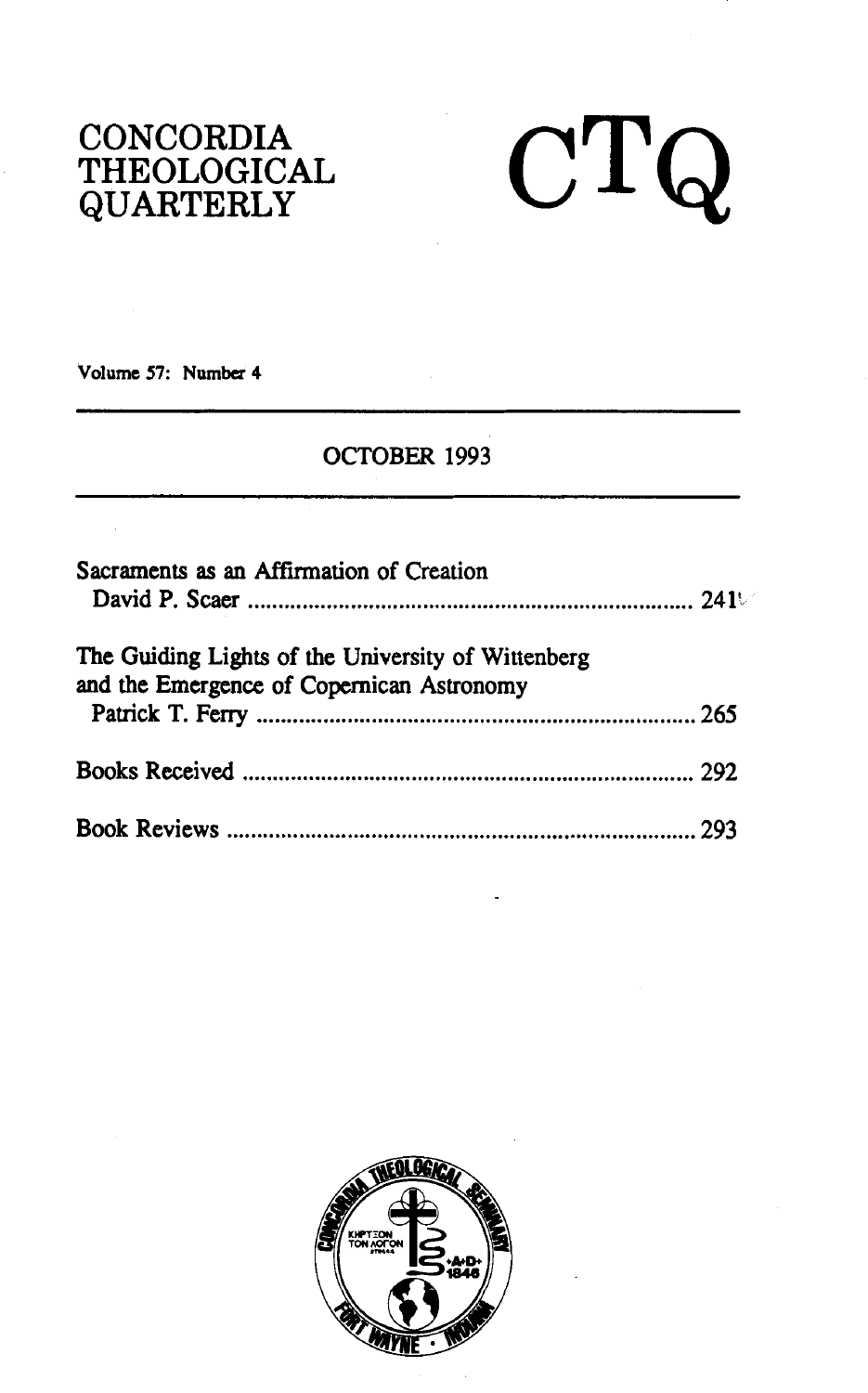## **The Guiding Lights of the University of Wittenberg and the Emergence of Copernican Astronomy**

Patrick T. Ferry

Under the direction of its most celebrated faculty members, Martin Luther and Philip Melanchthon, the University of Wittenberg assumed a position of leadership in the sixteenth-century reformation of the church. The role of the academic community in the process of reform was a pivotal one, and from its inception the Reformation in Germany was a university movement.' More than any other institution, the University of Wittenberg provided the impetus and became the instrument through which some of the most profound changes in ecclesiastical history were engineered. The Reformation, however, was not the only movement of historic significance and far-reaching implications to gain momentum during the first half of the sixteenth century. Advances in science, and chiefly the cosmological achievements of Copemicus, gradually began to stir the geostatic world into motion. While many of the tenets of Copernicus were slow to receive recognition, his astronomical assertions represented a major shift away from the prevailing Aristotelian and Ptolemaic approaches to astronomy. The thoughts of Copernicus were not unknown to the leaders at the University of Wittenberg. Contrary to the assumption that Luther and Melanchthon obstructed the spread of Copemicanism, each played a role in its eventual dissemination.

Before the publication of his monumental *De Revolutionibus Orbium Coelestium Libri Sex* Copemicus and his ideas were topics of some discussion in Wittenberg. Theology continued to be the focus of most attention, but science in general, and astronomy more than any other scientific endeavor, proved to be of great intellectual interest. As in theology, so also in astronomy, the University of Wittenberg established interpretive trends that influenced the perspective of most Protestant universities throughout Germany. At the very least the University of Wittenberg did not attempt to stand in the way of emerging Copernicanism. In fact, the evidence indicates that Wittenberg helped create an atmosphere in which Copernican views could be addressed and assimilated.

The reaction in the University of Wittenberg to Copericanism touches on the larger issue of the relationship between the Reforma-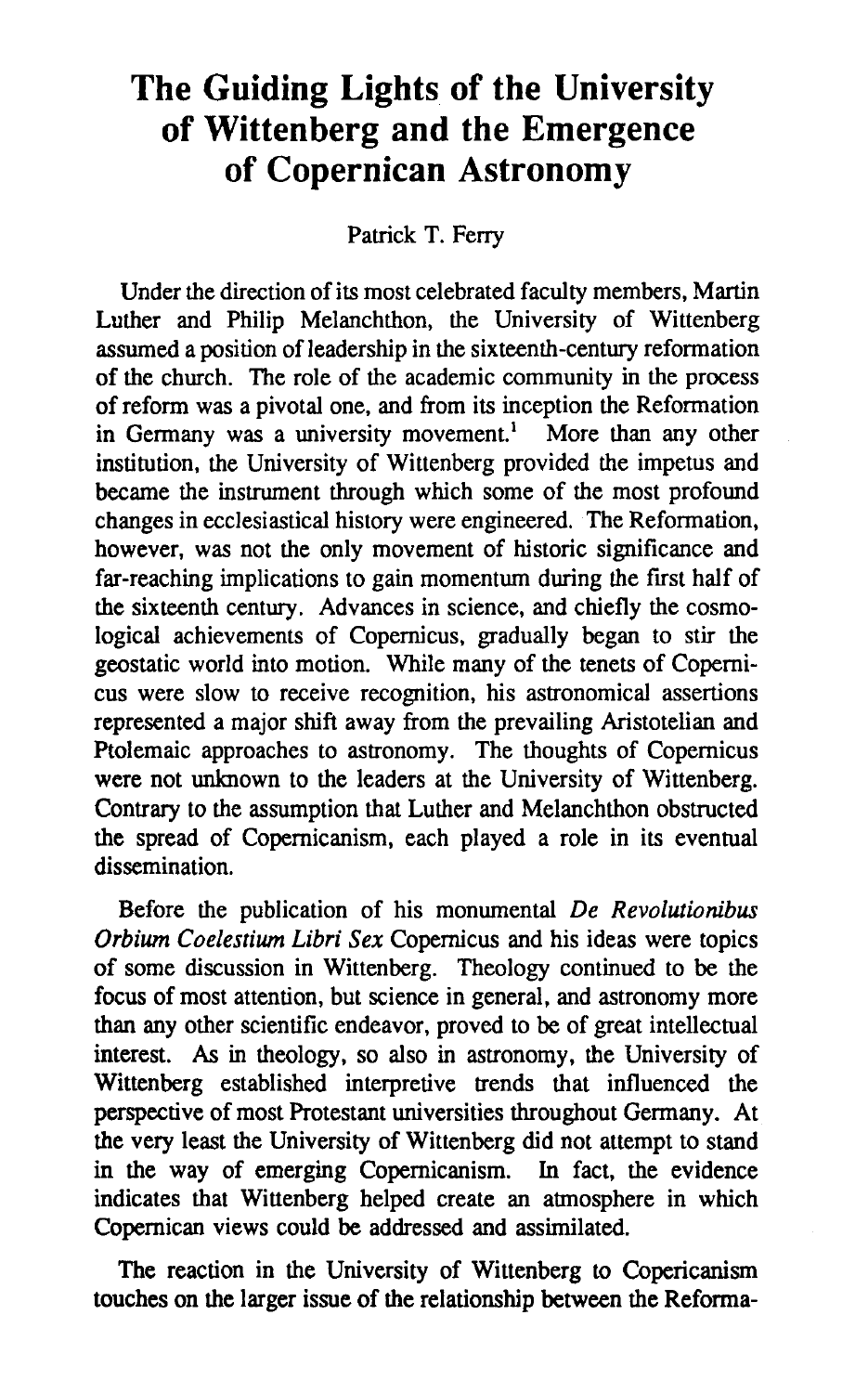tion and the scientific revolution. With the Reformation and the rise of science coming to prominence at approximately the same time questions about how they may have been related frequently arise. Conclusions about the connections between the two have been varied and conflicting. The nineteenth-century French Protestant historian, Alphonse de Candolle, noted that, of the ninety-two foreign members elected to the Academy of Sciences in Paris from its founding in 1666 to 1866, seventy-one were Protestant, while only sixteen were Roman Catholics, and the remaining five were Jews. This observation, coupled with the fact that during these two centuries European Roman Catholics far outnumbered their Protestant counterparts, compelled Candolle to conclude that Protestantism and science were not only compatible but intimately wedded to one another.<sup>2</sup> Conversely, others have argued that the Reformation and the advance of science were fundamentally antagonistic, with early reformers taking an inflexible stand and arresting the progress of theories such as those espoused by Copernicus. Andrew Dickson White has provided the classic argument for this point of view in his two-volume *History of the Warfare of Science* **and** *Theology in Christendom.*<sup>3</sup> Recent studies of the issue have been more sophisticated, neither resorting to the overstated military metaphor of White, nor being reduced to the oversimplified head-counting technique of Candolle. Most investigations, however, continue to characterize the relationship between the Reformation and science as either essentially adversarial or inextricably linked. Such facile categorizations are wholly inadequate and fail to recognize the more subtle dimensions of the question.

The subtleties of the issue are apparent in the case of Lutheran Wittenberg and Copernican astronomy.<sup>4</sup> The position of Wittenberg, represented by its most influential spokesmen, Luther and Melanchthon, has traditionally been understood to be inherently opposed to Copemicanism. The following pages will argue, however, that the University of Wittenberg and its faculty helped shape an intellectual milieu that proved to be helpful to the expansion of Copernican teaching. This argument is not to imply that Luther or Melanchthon endorsed the teaching of their contemporary, Copemicus. They did not, nor was there any compelling reason for them to question the traditional cosmological matrix of their day. Nevertheless, the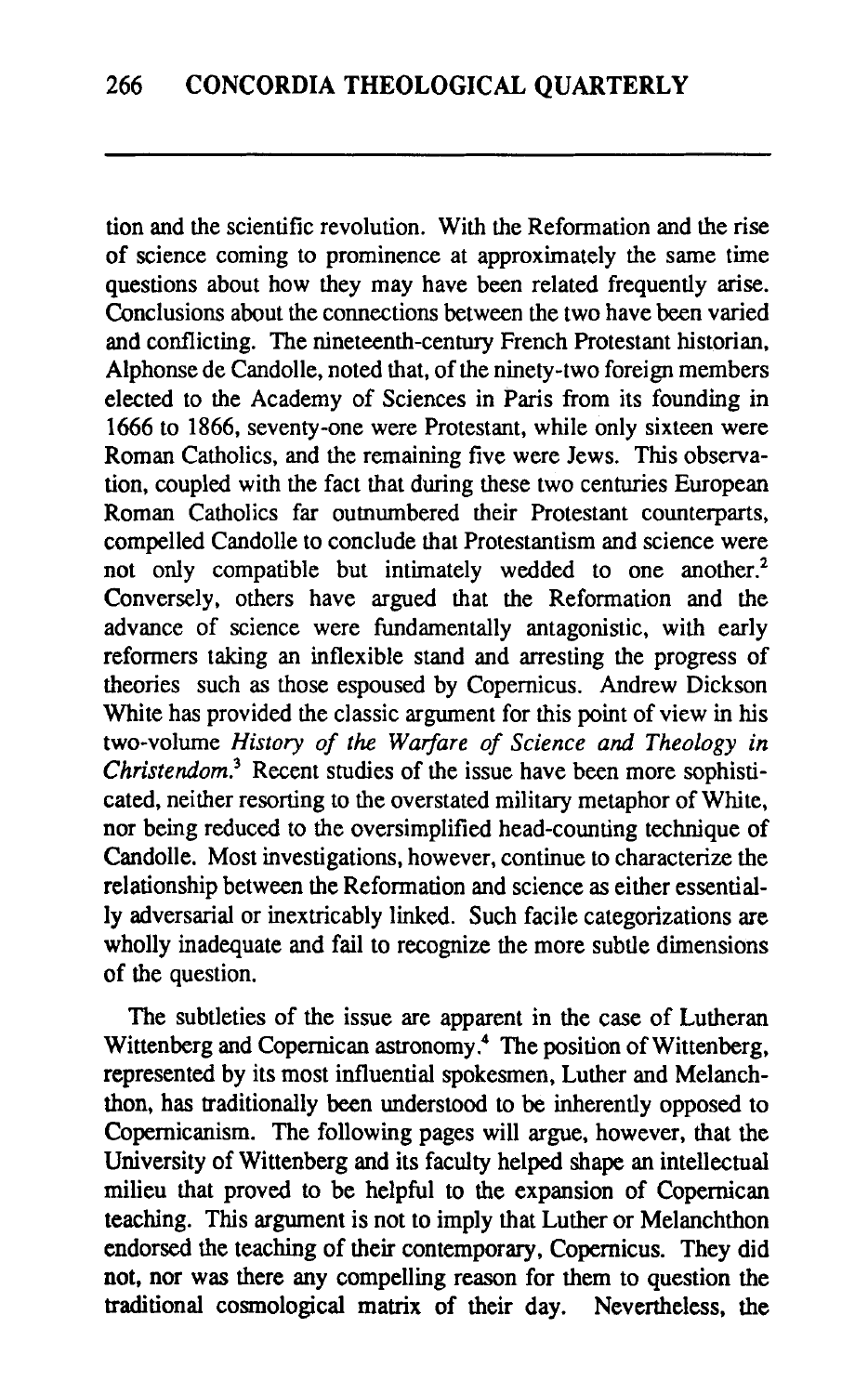guiding lights of Wittenberg did not interfere with this alternative approach to understanding the stars. On the contrary, they helped facilitate much of the earliest reception of the controversial Copernican theory. This transitional time, therefore, ought not be depicted as either a pro-Copernican or anti-Copernican period, for each description says too much. Instead, the example of the University of Wittenberg suggests how complex the response to Copernicus could be. In contrast to its place on the leading edge of ecclesiastical reform, Wittenberg's approach to the initial assertions of the new science was mainly reactive. But react it did and, while generally conservative in its analysis, the University of Wittenberg did not receive Copernicanism with either animosity or aloofness. It engaged the otherwise earth-shaking argument with studied caution and interest-if not always complete agreement.

The teachings of Luther and Melanchthon are consistently cited as evidence of their disapproval of Copemican cosmology. Admittedly, the Wittenberg reformers were not personally impressed with the heliocentric interpretation of the universe, nor could they accept the theory that the earth and not the sun was in motion. Scriptural citations and, especially in the case of Melanchthon, Aristotelian references were raised in opposition; yet neither Luther nor Melanchthon addressed the unconventional ideas with great urgency. In traditional scholarship, however, certain of their comments have been used in a way which misrepresents the positions of the Lutheran reformers. It will be necessary to place isolated remarks into the larger framework, firstly, of Luther's attitude toward astronomy and scientific inquiry and, secondly, of Melanchthon's curricular reforms and accommodating approach toward views to which he did not personally adhere. Finally, the extent to which the University of Wittenberg served to shape the disposition toward Copernicus at other German universities of Protestant persuasion will be considered in further detail. It will be shown that Wittenberg's impact on the teaching of astronomy abroad was extensive and that its measured interest in the theories of Copernicus had a rippling effect throughout Germany. In stepping away from the question of whether or to what extent Wittenberg was for or against Copernicus, this essay will demonstrate how the Lutheran Reformation opened the way for a preliminary but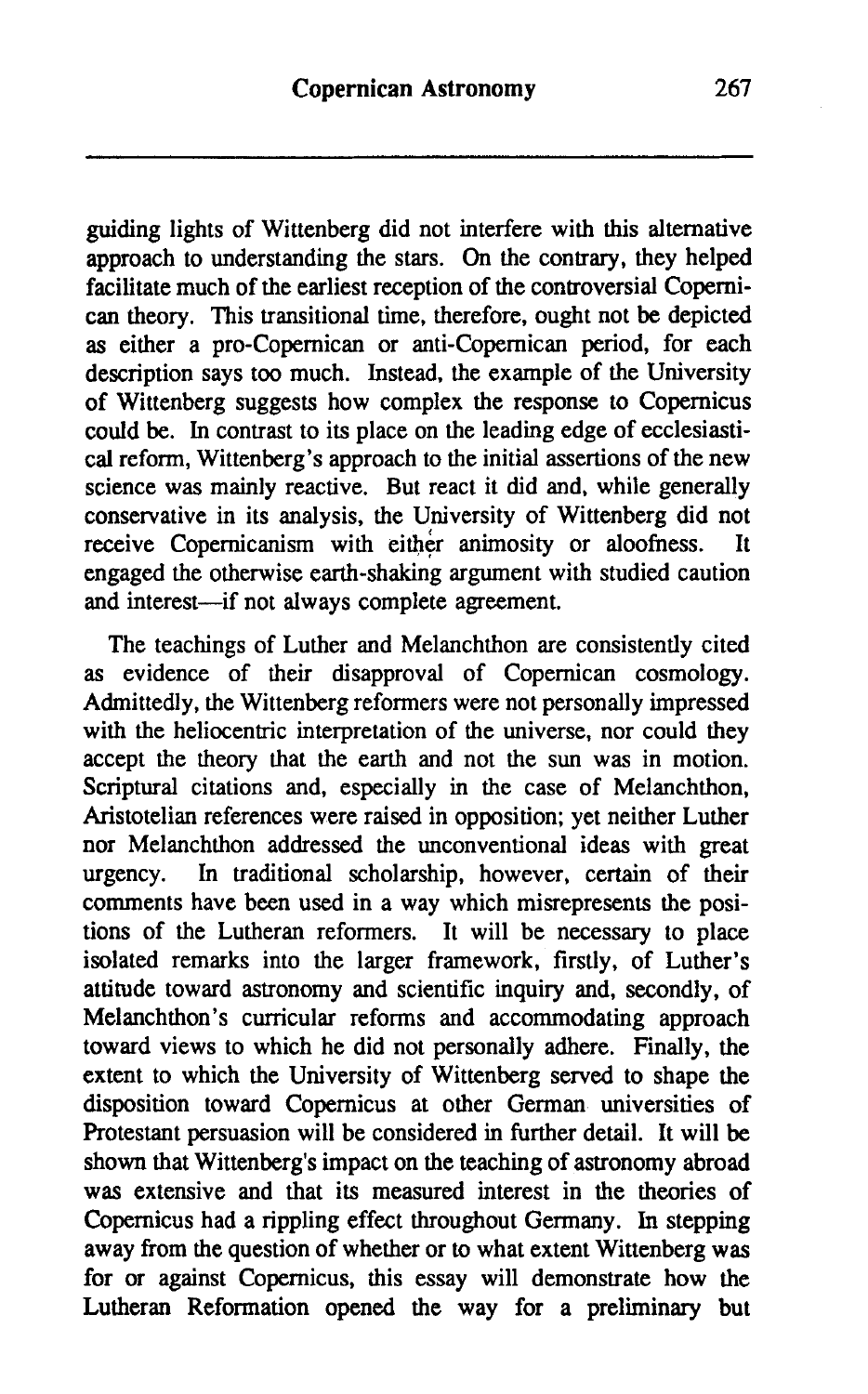necessarily limited introduction of the new science.

Martin Luther was a university man. More than any other, his name is associated with the Reformation, and an integral feature of Luther's agenda was the introduction of university reform. Addressing the German nobility, Luther wrote, "The universities, too, need a good, thorough reformation. I must say that, no matter whom it annoys."' The brunt of the responsibility for this task was left to Melanchthon, but Luther's input and participation as dean of the theological faculty were indispensable.<sup>6</sup> Certainly, his interests focused mainly on the department of theology rather than the sciences, but Luther maintained an active interest in what was transpiring throughout the university.

In addition to academic and institutional interests the professor of theology remained a keen observer of nature, and his writings and sermons are replete with references to the natural world. As Luther scholar Heinrich Bornkamm has put it, "Luther had the necessary talent, the prerequisite for a proper study of nature: a sense of primal wonder and awe."' It is not surprising, therefore, that rumors of startling new cosmological theories would come to Luther's attention. His apparent response leaves evidence to suggest that "primal wonder and awe" only went so far and that finally Luther's view of the solar system was governed by traditional geocentric and geostatic assumptions. In an often cited quotation from Luther's Tischreden dated June 4, 1539, his student Anton Lauterbach recorded Luther as having said:

> There was mention of a certain astrologer who wanted to prove that the earth moves and not the sky, the sun, and the moon. This would be as if somebody were riding on a cart or in a ship and imagined that he was standing still while the earth and the trees were moving. . . . So it goes now. Whoever wants to be clever must agree with nothing that others esteem. He must do something of his own. That is what the fellow does who wishes to turn the whole of astronomy upside down. Even in these things that are thrown into disorder I believe the Holy Scriptures, for Joshua commanded the **sun** to stand still and not the earth [Joshua **10:12].8**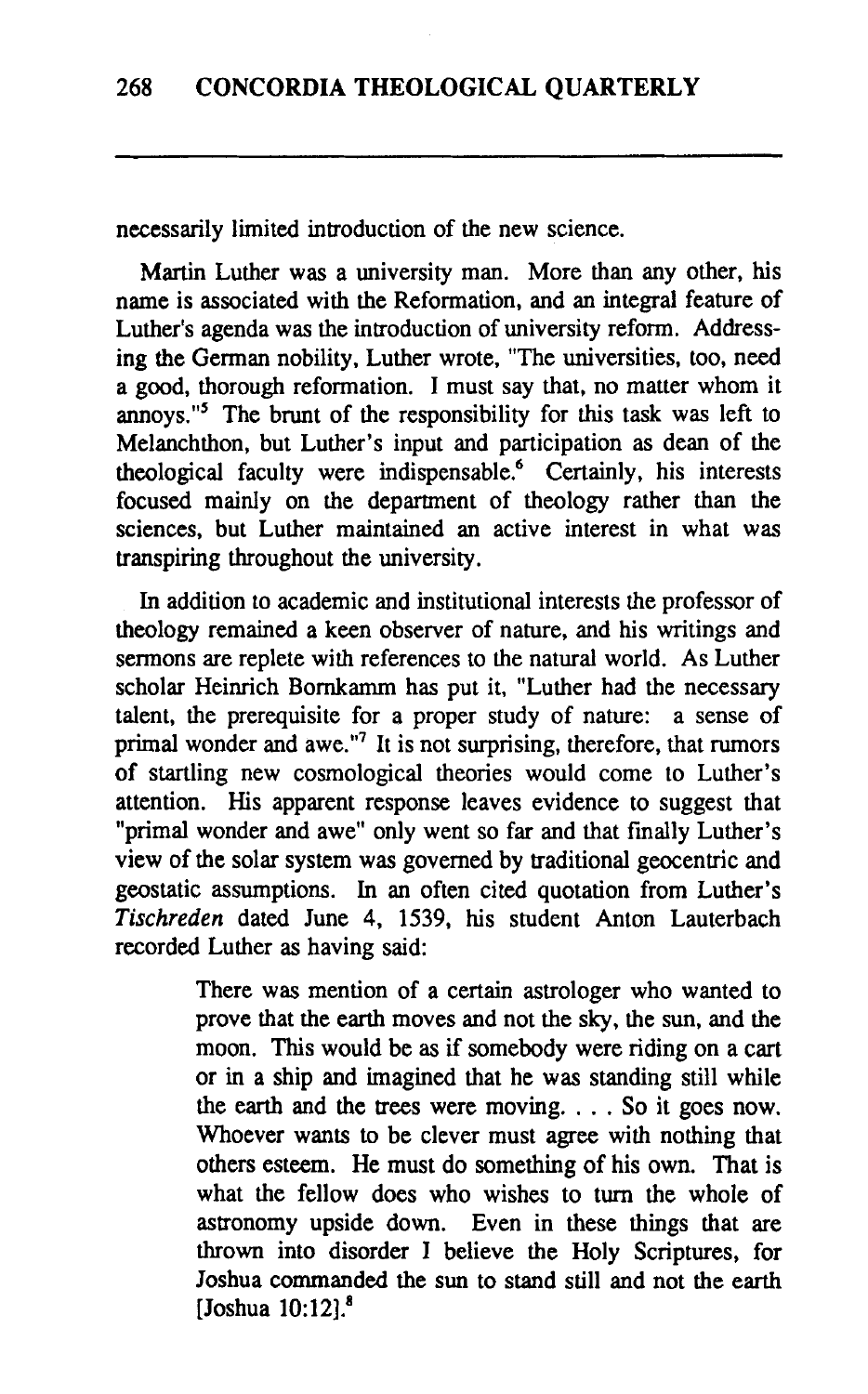To what extent do these remarks reflect Luther's attitude toward scientific inquiry and the value of astronomy? Such a statement appears damaging to the argument that Luther himself contributed to the acceptance of the theories of Copemicus. Moreover, the parallel citation in Johann Aurifaber's version of the statement renders an even more disparaging assessment. Included in the quotation is a phrase frequently reproduced by those desiring to demonstrate Luther's hostility toward Copernicus and the new science. Aurifaber added these words: "The fool wants to turn the whole art of astronomy upside down."<sup>9</sup> Though comparably mild by the reformer's often caustic standards, it is not surprising that those eager to portray Luther as one of the key figures in the early Protestant suppression of science have latched on to the phrase. At a glance these words seem to go some distance in support of the contention that Luther's literalist interpretation of the Scripture inhibited his appreciation of science and was an obstacle to his understanding the contribution of Copernicus.

A mere glance, however, will not suffice to explain the whole of Luther's scientific perspective. This statement must be placed alongside the far more extensive corpus of Luther's writings about science and astronomy to give a more complete reading of his opinions. Furthermore, elaboration upon Luther's thoughts about the authority of Scripture for theology and how this authority relates to other disciplines is necessary in order to grasp more accurately his understanding of the interaction between science and faith.

Before proceeding with these explanations, however, there is much that calls into question the extent to which his off-hand "table talk" should be taken as a reflection of Luther's sentiments about Copernicus. Informal conversation with the steady stream of dinner guests at the Luther household was an important feature of the Wittenberg professor's rapport with his students and other interested parties. His comments ranged over a vast array of topics, and his eager pupils assiduously took notes on nearly everything Luther had to say. The dynamic of these kind of discussions was such that rarely were the words carefully conceived or considered in advance. It is clear that idle conversation should not bear the same weight of authority in **interpreting Luther's point of view as treatises or**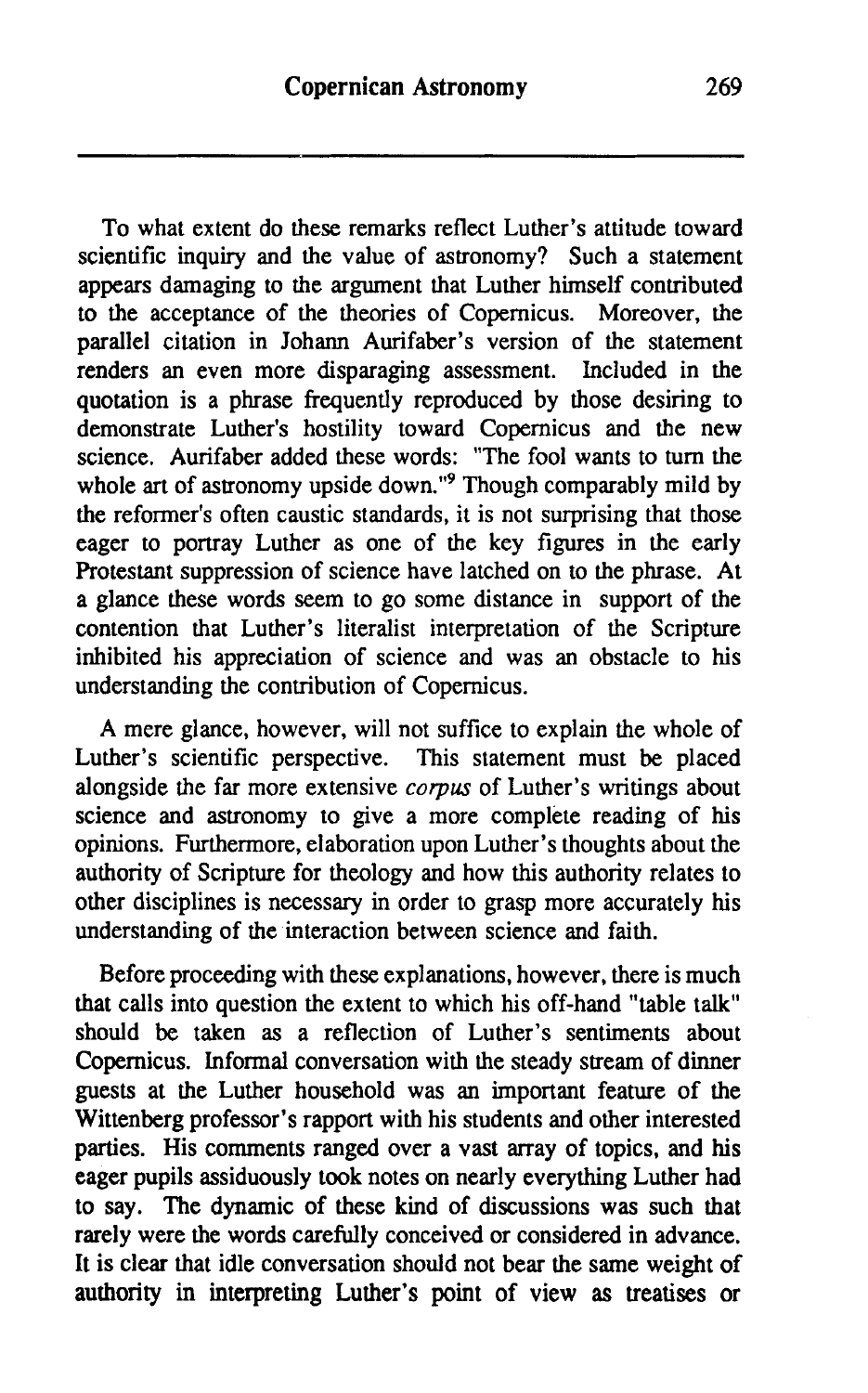commentaries in which his choice of words was more deliberate. It is necessary, too, to raise the question of reliability. It is certainly not difficult to imagine that Luther might have made such a remark, even in its least flattering form. The possibility that a later editor, because of personal opposition to Copernicus or simply on the basis of hearsay, incorporated the statement in question has also been suggested.<sup>10</sup> In any event, the only recorded negative comments Luther ever made against Copernicus (presumably, although the astronomer is never mentioned by name) came not from his own pen but from the notes and recollections of his students.

More significant, however, is the fact that Luther's remarks came in 1539, four years before the De Revolutionibus of Copemicus was made public. Even the Narratio Prima, a preliminary Copernican treatise written by the mathematician Georg Rheticus (a colleague of Luther's on the faculty of Wittenberg), was not published until 1541. Many of the ideas of Copemicus were circulating before this date, but Luther's comments about "the new astrologer who wanted to prove the earth moves" predated the formal presentation of Copemicanism by at least two years. He might be blamed for a few premature and harsh words, but to consider Luther anti-Copernican before Copemicanism was off the ground is anachronistic.

Luther likely believed that rumors about the radical postulate regarding the earth's motion could be refuted on the basis of Scripture, but he did not thereby dismiss the valuable role of science or the legitimacy of astronomical reflection. He was critical of a mere naturalistic explanation of what could be observed; Luther believed that the behavior of all things, whether in the heavens or upon the earth, depended upon the Creator God who could command all of creation to act according to or in opposition to its nature.<sup>11</sup> Luther acknowledged that this view could not be understood apart fiom faith and wrote: "This is so because, when God's miracles are performed, they are understood by none but the godly. The ungodly indeed disparage all of God's miracles and say they happened by chance. They attribute them to some essential and formal causes, as the mathematicians do."12 Luther was unable to conceive of causeand-effect scientific interpretations that failed also to take into account the guiding hand of God. He was concerned that this kind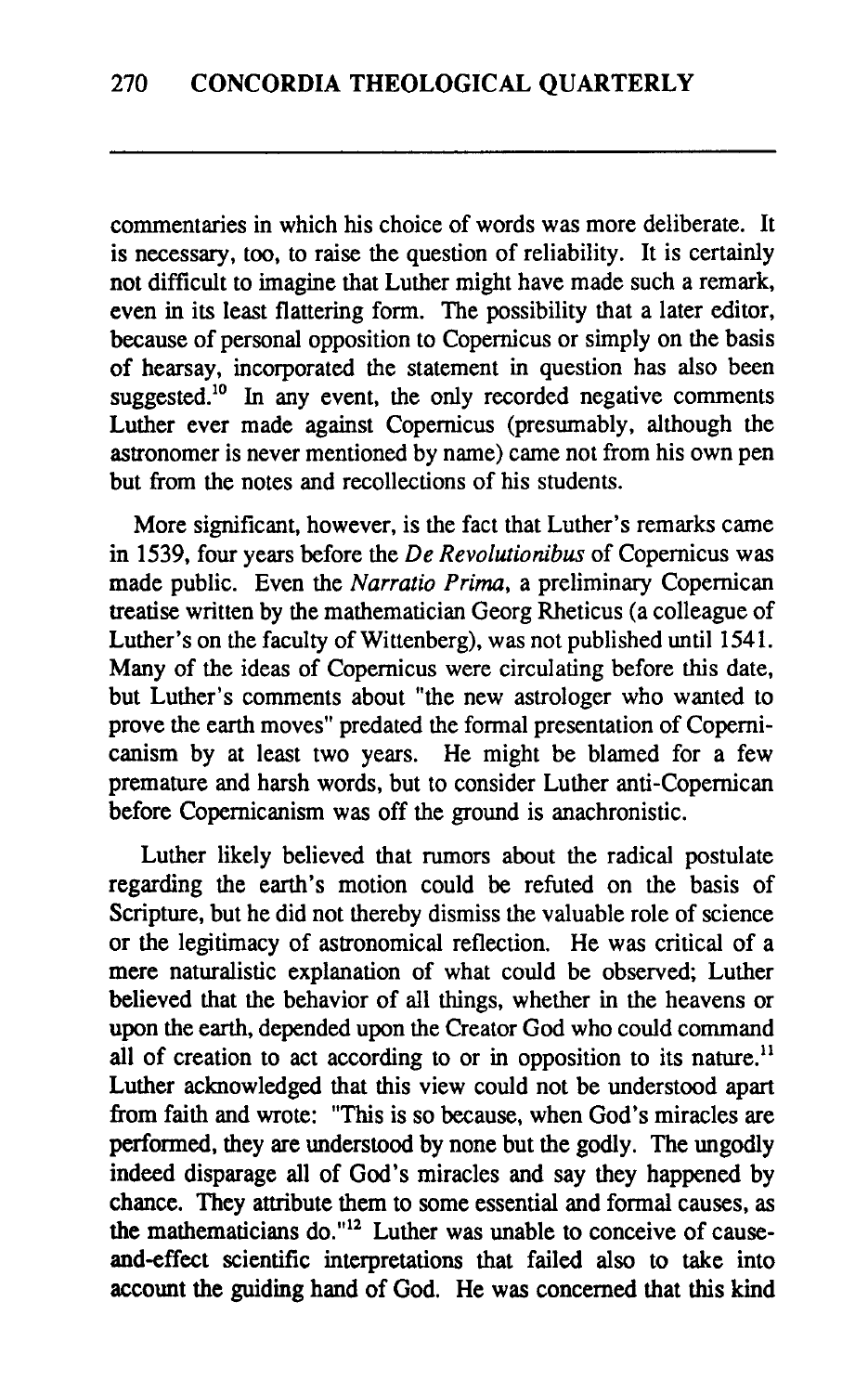of explanation, if allowed to stand alone, would obscure the supreme power of the deity. But this concern does not mean that Luther perceived the intensive study of nature to be a threat to theology. Knowledge of nature did not encroach upon revelation or diminish the message of the gospel, and thus Luther could encourage a freedom of research and scientific teaching.<sup>13</sup>

Astronomy was a science that Luther held in particular esteem. Numbered among the liberal arts, astronomy was one of the **quadrivium** of subjects taught in secondary schools. It was a part of the strong pedagogical emphasis Luther encouraged for the young of Germany in order to provide the nation with much needed educated men.<sup>14</sup> Even beyond its utility, Luther spoke of the great pleasure to be derived from such stimulating pursuits:

> Therefore we should not follow the imaginations of the interpreters who suppose that the knowledge of nature, the study of astronomy or all of philosophy, is being condemned here and who teach that such things are to be despised as vain and useless speculations. For the benefits of these arts are many and great, as is plain to see every day. In addition, there is not only great utility, but also great pleasure in investigating the nature of things.<sup>15</sup>

While not hesitating to acknowledge the legitimacy of astronomy, Luther was more skeptical toward astrology. "We will gladly allow astronomy," he once stated, "but I cannot bear astrology because it has no demonstrable proof-its prophecies are doubtful."<sup>16</sup> Astronomy, on the other hand, was affirmed by Luther as "the oldest science and has been instrumental in introducing many **arts.""** The distinction which Luther recognized between astronomy and astrology was not typical of his day. The two were regularly interwoven in the minds of many, including the likes of Copernicus and also Melanchthon. According to Luther, Melanchthon pursued astrology "as I take a drink of strong beer when I am troubled with grievous thoughts."<sup>18</sup> Concerning his colleague, Luther lamented, "I regret that Philip Melanchthon adheres so strongly to astrology. He is very much deluded for he is easily affected by signs in the sky and deceived by his own thoughts. He has often been mistaken, but he cannot be dissuaded."<sup>19</sup> Eager to separate astronomy from pseudo-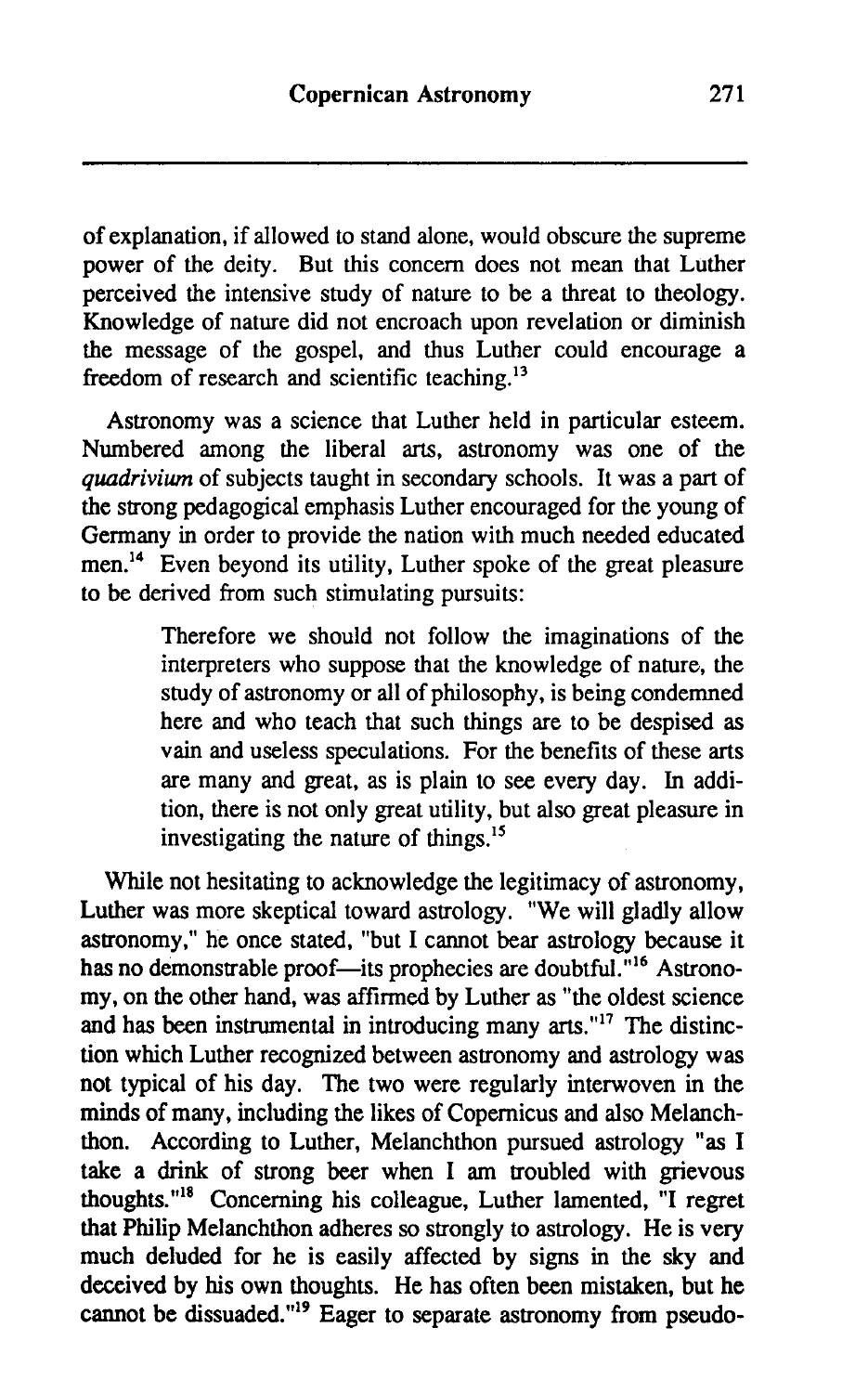science, Luther's unfavorable attitude toward astrology provides insight into what he believed constituted genuine science. Commenting on Genesis 1:14, Luther wrote:

> I shall never be convinced that astrology should be numbered among the sciences. And I shall adhere to this opinion because astrology is entirely without proof. The appeal to experience has no effect on me. All the astrological experiences are purely individual cases. The experts have taken note of and recorded only those instances which did not fail; but they took no note of the rest of the attempts where they were wrong and the results they predicted as certain did not follow . . . and so I do not believe that from such partial observations can a science be established. $20$

Luther's sense of astronomy as a legitimate science, on the other hand, underscores the assertion that he recognized the natural sciences as having a foundation of knowledge distinct from scriptural revelation. What is more, given Luther's attitude toward those What is more, given Luther's attitude toward those whose investigation of the stars led to the plethora of predictions and speculations, it might be expected that Luther would dismiss such practices and their practitioners out of hand. However, this was not his position:

> If someone should uphold them with less insistence, I for my part have no great objection. Geniuses must be allowed their pastime! Therefore, if you put aside all superstition, it does not offend me greatly if anyone exercises his ingenuity in toying with these predictions.''

It would stand to reason that, if he could tolerate astrology, an authentic science such as astronomy provided an even more appropriate context for research and reflection. Luther's willingness to allow geniuses their pastime with no great objection was based upon a pair of underlying and connected principles. Firstly, Luther was confident that the fundamental content of Scripture remained unthreatened and untouched by astronomy and other disciplines. His biblical hermeneutic did not hinder but rather could easily adjust to science. This was true, secondly, because Luther recognized two distinct sources of knowledge--reason and revelation. Science and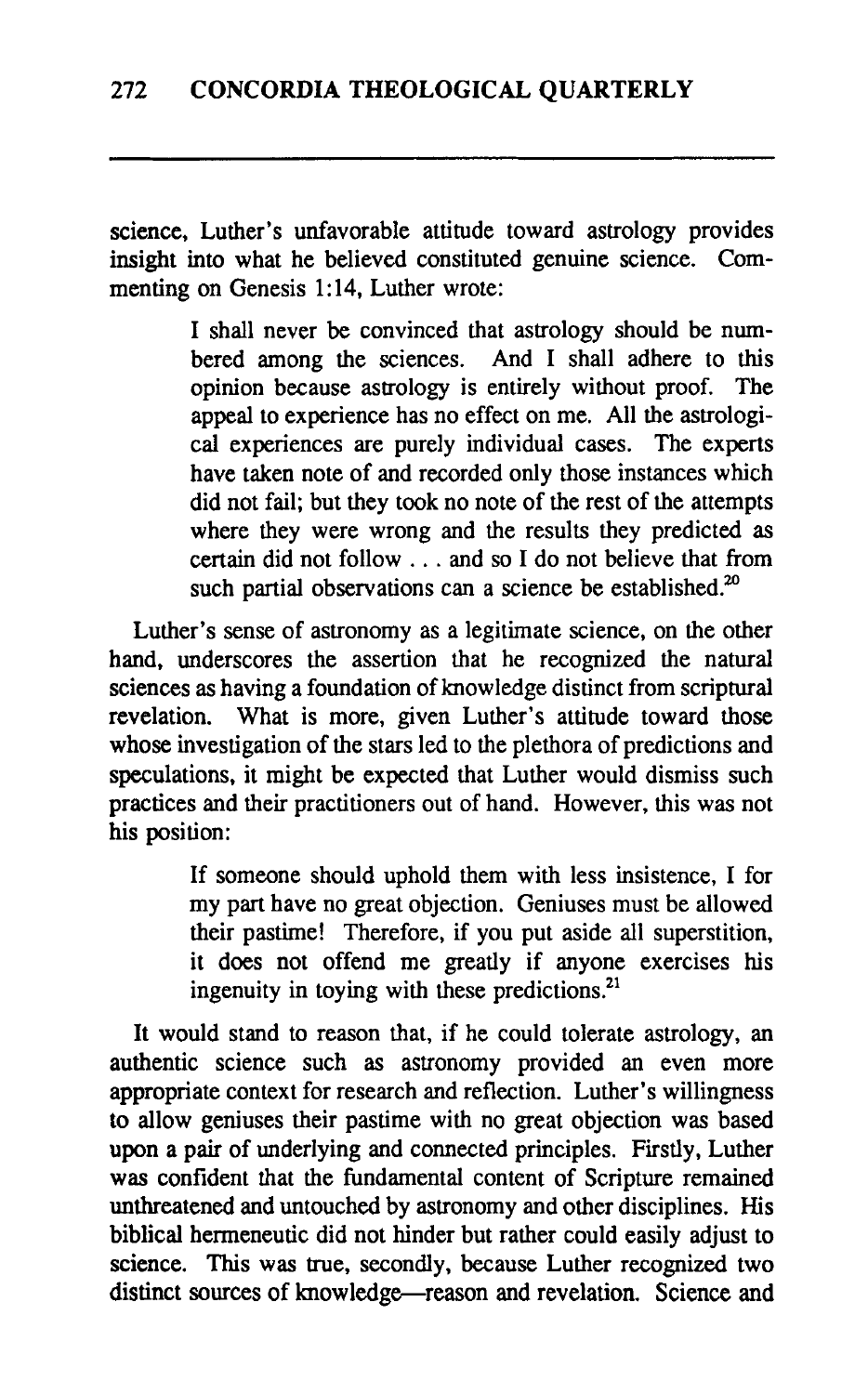Scripture, he believed, each explained things differently, utilizing different systems of language. The differing discourses, however, while often contrasting, were not mutually exclusive or contradictory. A more detailed analysis of these features of Luther's thought will demonstrate how he could restrain himself from interfering with a cosmological perspective which he did not hold despite a growing adherence to Copernicus at the University of Wittenberg.

Increasing approval of Copernican theory was not confined to mathematicians or astronomers on the faculty. Caspar Cruciger, Luther's colleague in the department of theology, was charmed by what he knew of the teaching of Copemicus. Certainly, Luther had the ability as dean of the theological faculty to take action against any differences of opinion within his department which he considered a serious problem, and he was undoubtedly a formidable enough force to restrict views which he opposed anywhere in the university. It has even been argued that, in view of his influence over a number of princes, Luther could have seen to the suppression of Copernican teaching throughout the Lutheran territories.<sup> $22$ </sup> He was not compelled to proceed with any stringent measures, however, because his understanding of Scripture did not require him to attempt to suppress scientific explanations of the operation of the universe.

What little he knew of the new science, admittedly, would prove difficult to harmonize with his biblical understanding, and Luther never abandoned Ptolemaic assumptions. Luther, however, did not regard Scripture **as** a scientific textbook, nor was his acceptance of the prevailing cosmology such that his theological perspective was dependent upon it. He viewed Scripture christologically. In other words, the person and work of Jesus Christ were seen as the sum and substance of Holy Writ.<sup>23</sup> The Bible was not a scientific explanation of nature, and Luther was not confined to a rigid biblicism that prevented him from seeing the value of natural science. Instead, he was aware that science and faith were distinct disciplines, each being directed by its own discourse and each autonomous within its own sphere. He was, therefore, willing to accept the astronomers' conclusion that the moon was the smallest and lowest of the stars even though Scripture referred to it as one of the "two great lights" with control over the night and the heavenly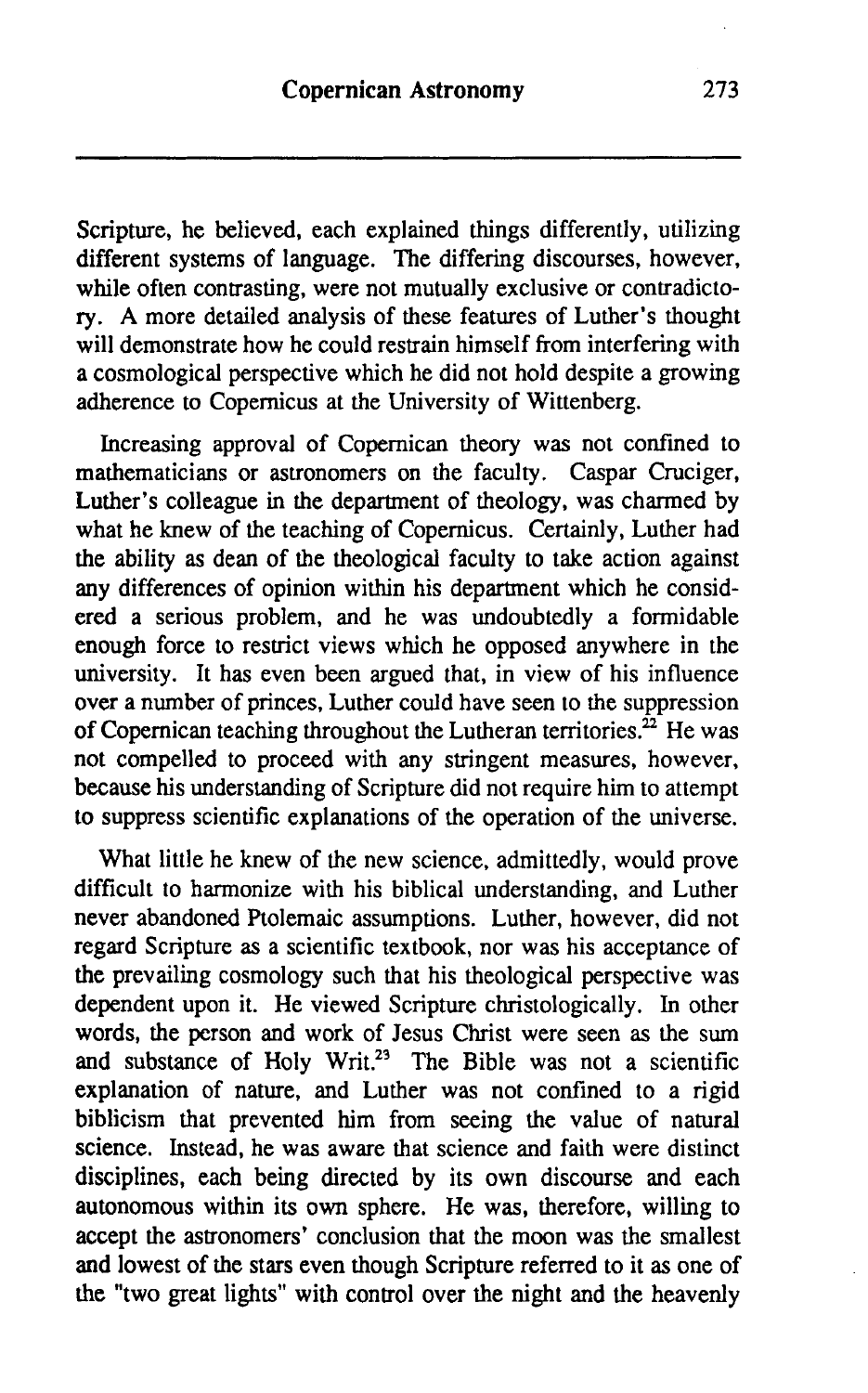bodies. The Old Testament scholar conjectured that Scripture was simply describing the moon as it appeared from the perspective of earth $^{24}$ 

Religious and scientific terms, therefore, do not refer to the same thing in precisely the same way. Recognizing that Scripture and science describe things differently, indeed at times even contrastingly, Luther asserted that each possessed autonomy within its own domain. This view was framed most succinctly in theses prepared by Luther for the regular quarterly disputation at the University of Wittenberg in January of 1539. It is safe to assume that Luther gave more thought to the relationship between theology and other disciplines in the preparation of these theses than in his after-dinner comments about Copernicus a few months later. In this disputation , Luther was responding to a proposition advanced by the University of Paris asserting that truth was the same in philosophy and theology. Luther argued that philosophy had its own independent meaning and was qualified to set forth the truth in the realm of nature while theology was to be preeminent in the realm of grace. Thus, it followed that, while reason was to keep silent in the church, it was nevertheless understood by Luther to be a divinely given gift by which humanity was to assert dominion in the world of nature.<sup>25</sup> Selections from Luther's theses of 1539, "The Disputation Concerning the Passage: The Word Was Made Flesh," provide a sense of how he could permit astronomy, which was among the disciplines of philosophy, its own autonomy:

> *Theses I.* Although the saying, "Every truth is in agreement with every other truth," is to be upheld, nevertheless, what is true in one field of learning is not always true in other fields of learning.

> *Theses 2.* The Sorbonne, the mother of errors, has very incorrectly deftned that truth is the same in philosophy and theology.

> *Theses 36.* Finally, something is true in one area of philosophy which is, nonetheless, false in another area of philosophy.

> *Theses 38.* Thus, in particular liberal arts, or rather crafts,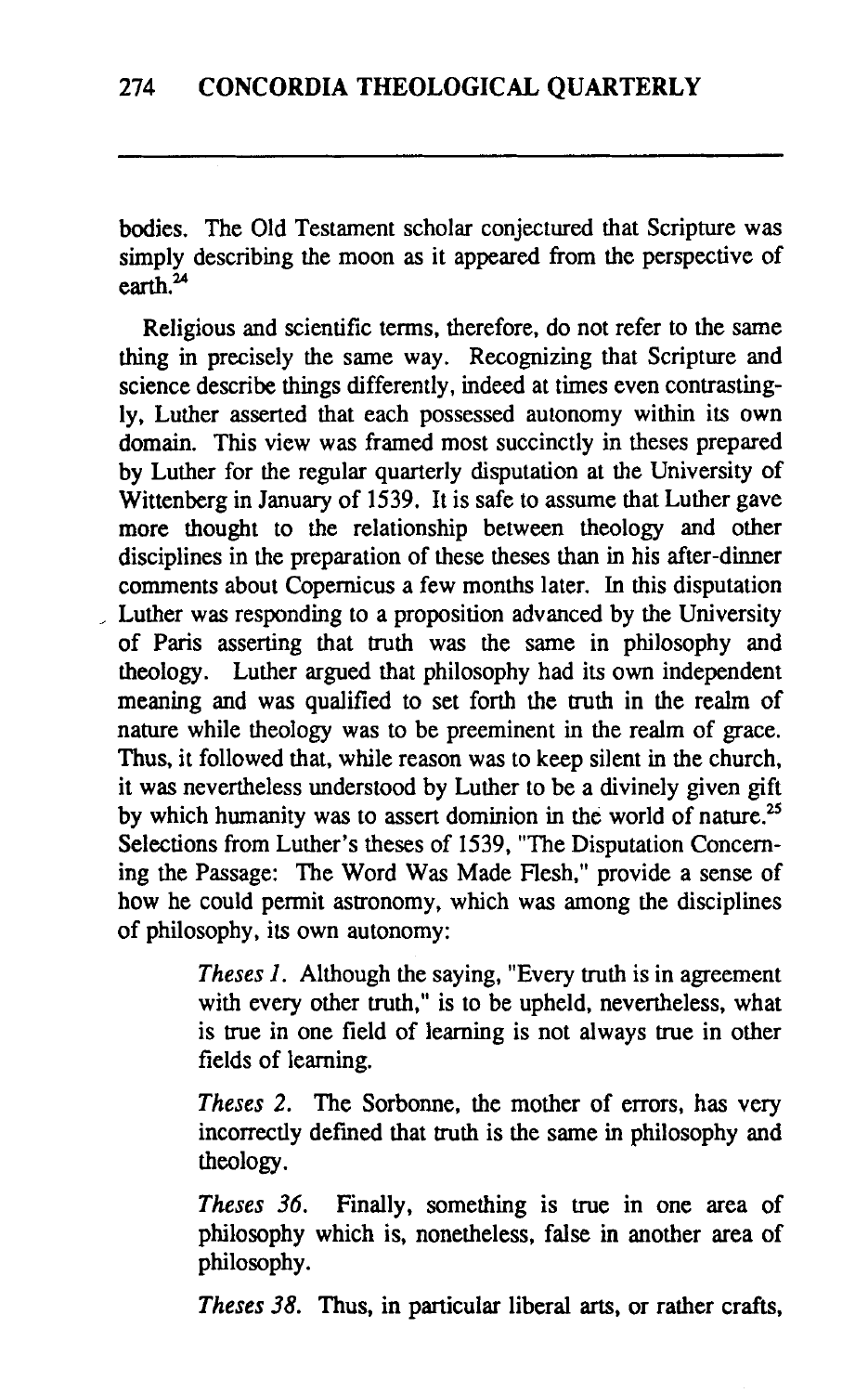if you look them over, you will discover that the same thing is not true in all of them.

*Theses 39.* How much less is it possible for the same thing to be true in philosophy and theology, for the difference between them is infinitely greater than that between liberal arts and crafts.

*Theses 40.* We would act more correctly if we left dialectic and philosophy in their own area and learned to speak in a new language in the realm of faith apart from every sphere.<sup>26</sup>

Luther did not espouse the medieval "theory of double truth" condemned at the Fifth Lateran Council **(15 12- 15 17)** but claimed that the same thing was not always true in different disciplines. Contrasts, however, are not the same as contradictions. While contrasting versions of truth occur between disciplines-for example, between astronomy and theology, Luther maintained contradictions occurred only within the same system of language and not between one discourse and another. For Luther, words were like coins which are the acceptable currency only in the place where they are minted, and so also the various disciplines have full autonomy within the limits of their own individual spheres. The meaning of words is tied to a specific discourse and, when transferred to another, may be interpreted differently according to the new context. $27$ 

Luther had no theological reason to hinder scientific progress. His literal biblical exegesis does not imply that he understood each scriptural reference as a matter of scientific truth. Inconsistencies between disciplines and their discourses could be met with adjustments. For Luther, of course, the adaptations would take place within traditional rather than Copernican science, but he made available a pattern which others, including colleagues at the University of Wittenberg, could alter to fit their own astronomical conceptions.

The most influential of Luther's colleagues was the rector of the university, Philip Melanchthon. His key post in the faculty made Melanchthon's response to Copernicanisrn critical to whether or not the view would be permitted expression within the academic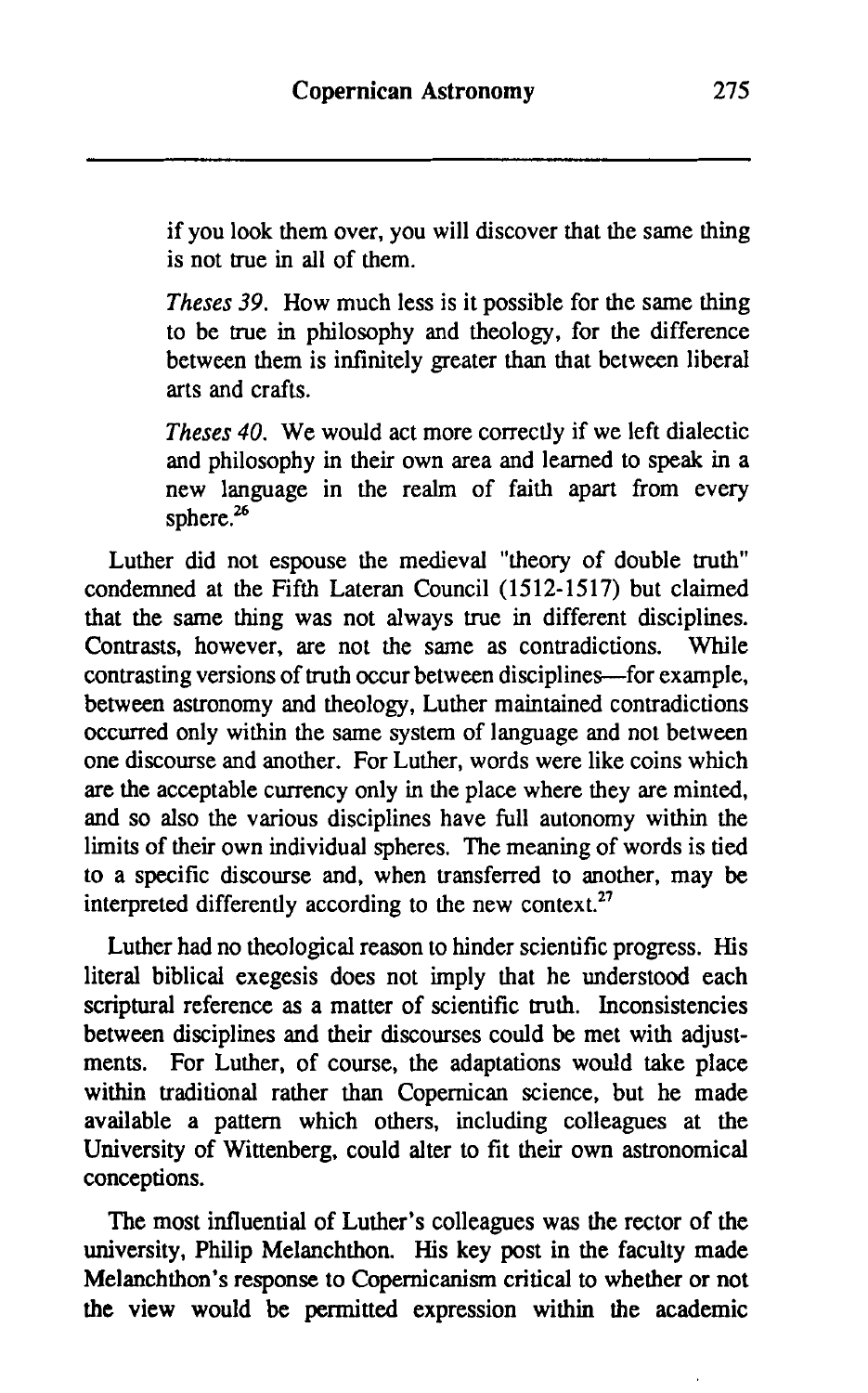community of Wittenberg. Melanchthon came to Wittenberg in 1518 to assume a newly created chair in Greek at the age of twentyone. When the Elector Frederick the Wise established the University of Wittenberg in 1502, the imprint of the humanistic movement was immediately present, but the addition of Melanchthon marked the beginning of a thrust to incorporate more fully *humanitas* into the curriculum. $^{28}$  Among the measures of educational reform that Melanchthon stressed was the study of mathematics and thus astronomy. He believed astronomy merited a prominent place in the curriculum because the study of the heavens lent itself to a greater appreciation of the order and beauty of the divine creation.29 Linking the study of nature with the adulation of the Creator, Melanchthon offered this praise of astronomy:

> To recognize God the Creator from the order of heavenly motions and of his entire work, that is true and useful divination, for which reason God wanted us also to behold his works. Let us therefore cherish the subject which demonstrates the order of the motions of the description of the year, and let us not be deterred by harmful opinions, since there are some who-rightly or wrongly-always hate the pursuit of knowledge.<sup>30</sup>

By 1525 two lectureships were devoted to mathematics, with scientific expertise and aptitude for teaching being among the requirements expected of candidates under consideration for the positions.<sup>31</sup> The university's renown as a center for the study of mathematics grew under the rectorate of Melanchthon. The great French educational reformer, Peter Ramus, admiringly called Germany "the nursery of mathematics" and praised Melanchthon, the Praeceptor Germaniae, as the leading force:

> Just as Plato revived the study of mathematics in Greece through the great power of his eloquence and erudition, so Melanchthon found [mathematical studies] already greatly encouraged in most academies in Germany, with the exception of Wittenberg. Whereupon, through the force of of much and varied instruction and through the example of a pious and upright life, which, at least in my opinion, no doctor or professor in that country has ever attained, he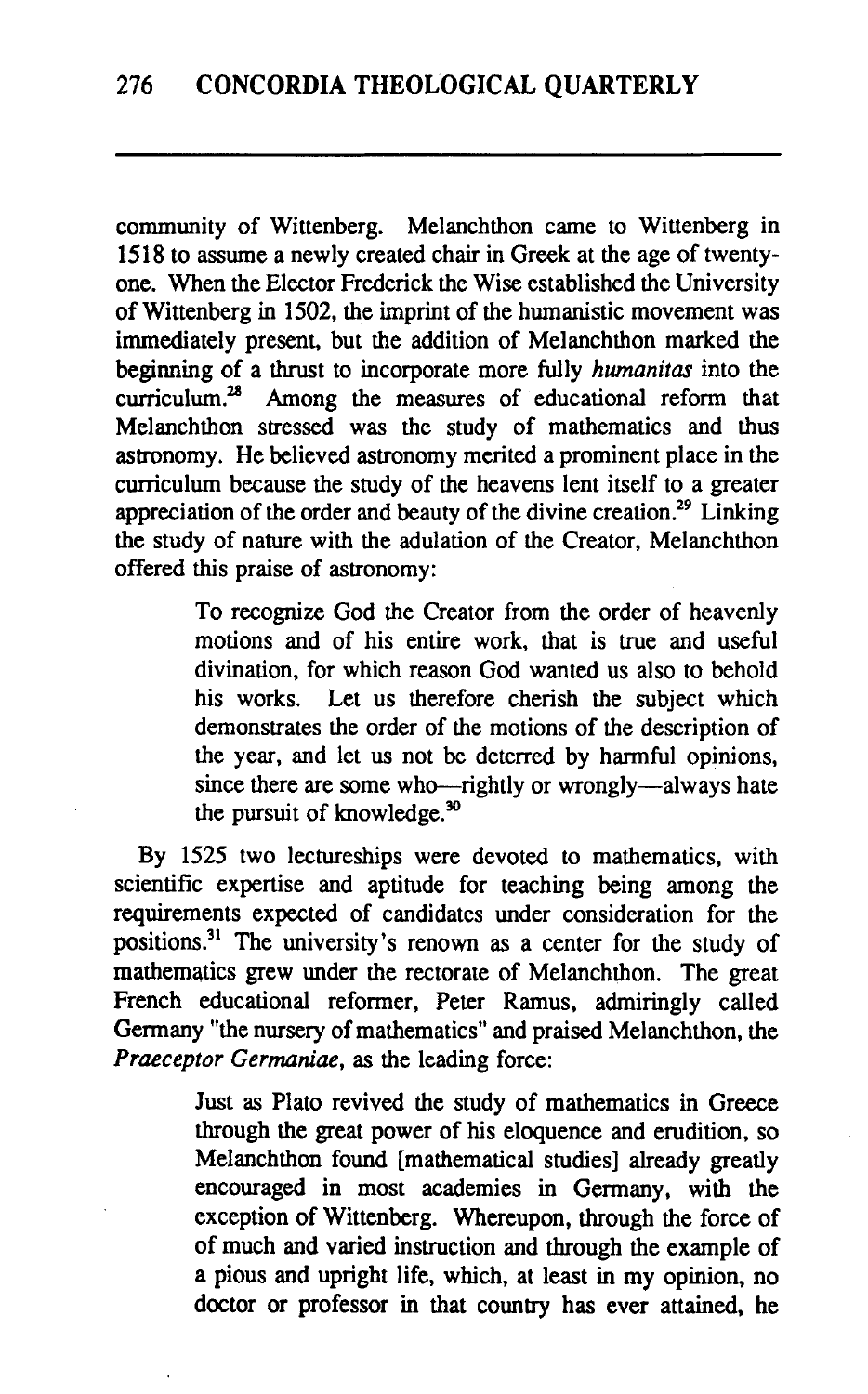wondrously ignited [those studies] with the result that Wittenberg became superior not only in theology and eloquence, in which fame it especially excels, but also in the studies of the mathematical discipline. $32$ 

Wittenberg attracted important and influential mathematicians and astronomers such as Georg Rheticus and Erasmus Reinhold. The powerful tradition of mathematical astronomy that Melanchthon introduced into the curriculum of Wittenberg did not of itself predispose the faculty toward a particular cosmology, but it was within this environment that traditional views were challenged and newer theories considered.

Melanchthon himself approached Copemicanism with ambiguity. The strong words of objection he used at first were eventually tempered, and over time Melanchthon began to write and speak of Copernicus more approvingly. More significantly, the manner in which he interacted with those who demonstrated Copernican sympathies reveals that, while Melanchthon was personally unconvinced by most of the theory, he remained extremely supportive of and encouraging toward younger faculty members who were inclined otherwise.

This flexibility must be placed alongside his persuasiveness within and beyond the "Melanchthon Circle."33 Melanchthon's cautious attitude toward Copernicus created a model of circumspection emulated not only by most of those who were a part of the Wittenberg faculty, but also by the many German universities that came within Wittenberg's orbit of influence. Melanchthon and his circle left their stamp on the discipline of astronomy by staffing many leading German universities with their pupils and preparing the textbooks used in those institutions.<sup>34</sup> Robert Westman argues: "The effect of this informal scientific group on the early reception of the Copernican theory cannot be underestimated." $^{35}$  His view, however, is that Melanchthon's impact hindered the realist and cosmological claims of Copernicus from receiving full consideration. Yet, as will be shown, the recognition granted Copemican thought, albeit limited, opened the way for a more complete consideration of his theory. Though by no means progressive in his thinking about astronomy, Melanchthon helped introduce a pivotal transitional phase of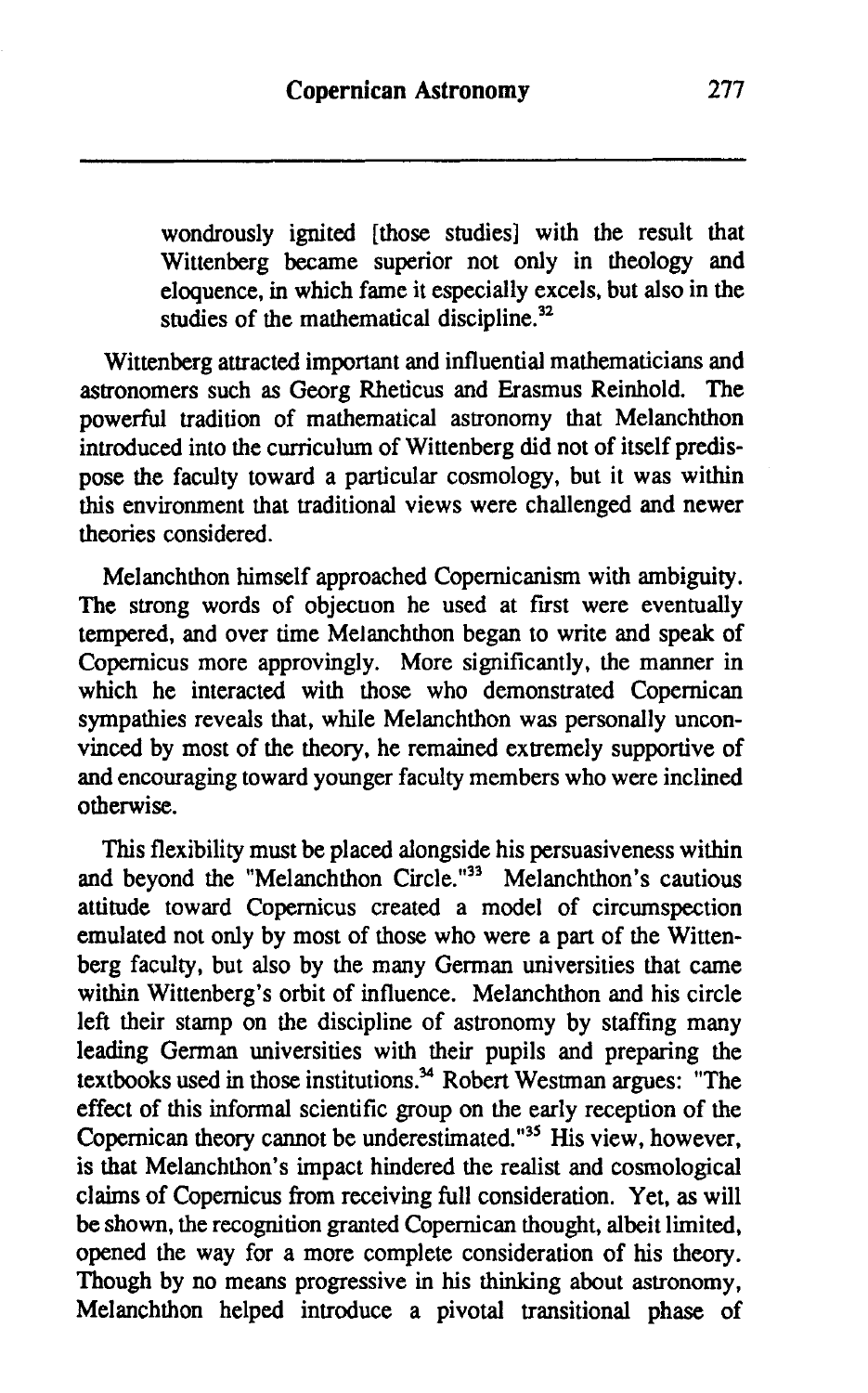receptivity to Copernican cosmology.

Considering Melanchthon's own philosophical background, arriving at a position of tolerance of Copernicanism could not have been easily accomplished. For his time Melanchthon was somewhat of an authority in the field of the natural sciences. He encouraged expansion within the discipline and recruited talented men for the faculty, but these actions were not indicative of a wide-open attitude toward scientific innovation. On the contrary, Melanchthon at first opposed Copernicus. This reaction was not due to the fact that Melanchthon himself was a practicing astronomer; his concerns were based upon theoretical rather than practical considerations and were guided more by ancient texts than an informed criticism of the new astronomy. Melanchthon was a gifted humanist scholar as well as university administrator, yet each of these roles contributed to his initial discomfort with Copernicus.

As a humanist Melanchthon was concerned with classical thought including a traditional conception of nature that was widely accepted and rarely challenged. Melanchthon was aware of how antiquity struggled to arrive at a satisfactory explanation of the orbits of the planets. He knew that the ancients generally disregarded the view of Aristarchus of Sarnos concerning the immobility of the sun and movement of the earth.<sup>36</sup> Werner Elert has written: "It is selfevident that his attitude toward Copernicus is part of this whole sphere of ideas which characterizes Melanchthon as a genuine humanist but has nothing at all to do with his evangelical theol ogy."<sup>37</sup> Melanchthon's lectures on physics and astronomy were firmly entrenched in the teachings of Aristotle and Ptolemy and, looking at Copernican cosmology through his humanist lenses, Melanchthon saw it as less an innovation than a revival of Aristarchus who had been already discredited in the ancient world.<sup>38</sup>

In his position as university rector Melanchthon reintroduced Aristotle into the curricular program in a variety of areas, not the least of which were the natural sciences. Luther's attitude toward Aristotle was mainly hostile, and the package of university reform which he recommended early in the Reformation initiated more than a decade of de-emphasizing Aristotelianism.<sup>39</sup> Following the extensive university reforms in 1536, however, Luther acquiesced in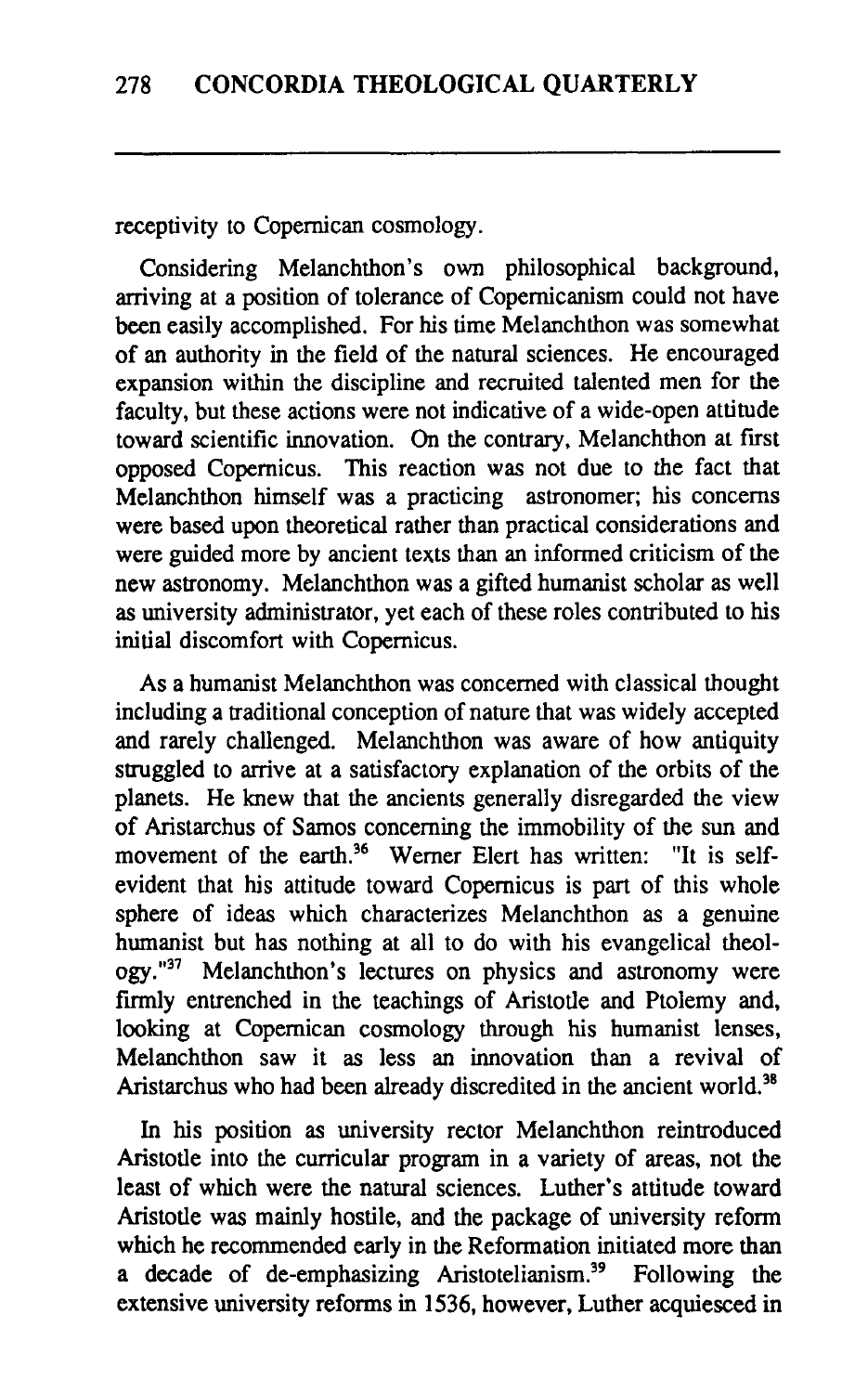Melanchthon's restoration of Aristotle and then became convinced himself of the appropriateness of Aristotelian precepts in various areas of learning. Melanchthon successfully rekindled interest in the study of Aristotle and republished works of an Aristotelian inclination such as Sacrobosco's introduction to astronomy.

With reference to the study of nature, Melanchthon regarded Aristotle as the unequaled authority. When he first learned in some detail of the Copernican theory through the Narratio Prima of Rheticus sent to him on February 15, 1540, Melanchthon could not have approached the material with complete objectivity. His have approached the material with complete objectivity. humanist bent with its Aristotelian outlook informed Melanchthon's assessment of Copemicanism and prompted his less than favorable response.

Melanchthon's earliest reference to Copernicus came in the form of a letter to Mithobius on October 16, 1541, in which he casually mentions the theory and regards it more as a disturbance than a serious threat.<sup>40</sup> A more detailed analysis of the Copernican system is found in the Initia Doctrinae Physicae, a series of lectures published in 1549.41 In a section pertaining to the movement of the world, Melanchthon opposed the system in the first instance by citing scriptural passages which led him to conclude: "strengthened by these divine proofs, let us embrace the truth, and let us not permit ourselves to be led away from it by the deceptions of those who think it is an ornament of the intellect to throw the arts into confusion  $m<sup>42</sup>$ . But Melanchthon was not satisfied to refute Conernicus But Melanchthon was not satisfied to refute Copernicus exclusively on the basis of Scripture; a far more extensive compilation of argwnenta physica were also incorporated to defend his position. Within these physical arguments it was reiterated that the earth was situated at the center of all the universe and that it was immobile-a position consistent with the Aristotelian doctrine of simple motion which claimed that, if the earth moved, everything would break into pieces.<sup>43</sup> Melanchthon's reading of Copernican astronomy could not be reconciled with his Aristotelian predisposition, and, therefore, the cause of his opposition was not so much specifically biblical as it was philosophical.

His opposition, however, was not absolute or unyielding. As Melanchthon continued in his Initia, he expressed a more positive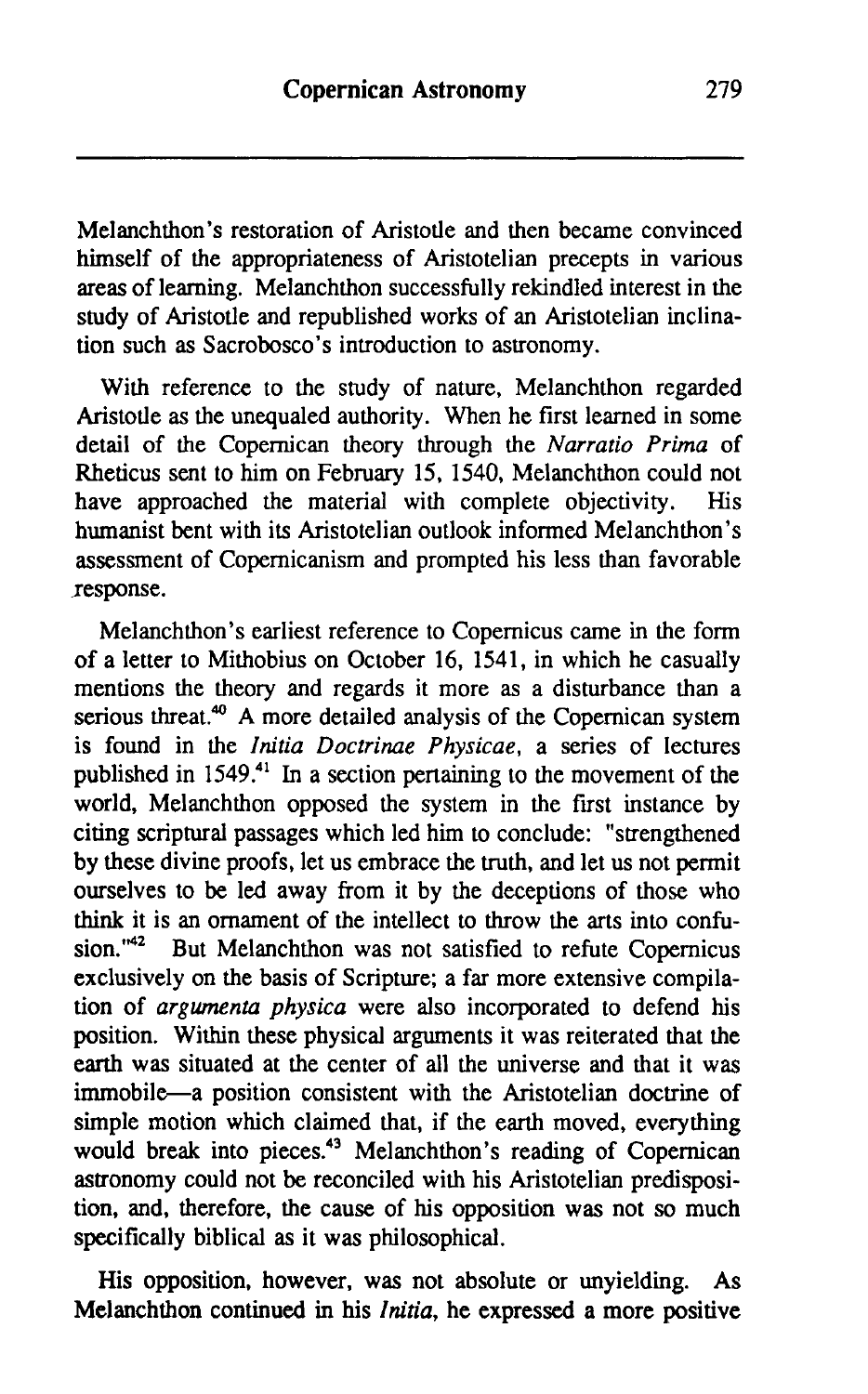and favorable interpretation of aspects of the Copernican theory. For example, in reference to Copernican lunar theory he spoke of its description of the movement of the moon as "beautifully put together." Nevertheless, he hastened to express his preference for the traditional teaching of Ptolemy, "in order that we may attract studious persons to the common teaching adopted in the schools."<sup>44</sup> It is important to note, however, that Melanchthon did acknowledge certain features of the Copernican theory to have merit and in several places utilized data drawn from Copernicus to support his  $own$  conclusions<sup> $45$ </sup>

Even more significant is the evidence of an adjustment in Melanchthon's thought toward Copernicus. In 1549, the year of the initial publication of his *Initia Doctrinue Physicae,* Melanchthon wrote in a speech to honor Cruciger, "We have begun to admire and love Copernicus more."<sup>46</sup> And in the second and all subsequent editions of the *Initia* Melanchthon deleted the antagonistic allusions to those who argue "either from love of novelty or from the desire to appear clever" that the earth moves.<sup>47</sup> There is a clear indication that Melanchthon's original resistance to Copernicus and his astronomical assertions diminished in intensity by 1550.

Moreover, in examining the relationship between Melanchthon and those on the Wittenberg faculty who approached Copernicus with greater sympathy during the previous decade, it becomes clear that the university rector's flexibility accommodated views not completely consistent with his own well before 1550. Melanchthon's reputation as a theologian who often negotiated and occasionally compromised on articles of Lutheran doctrine is frequendy attributed to his irenic spirit. The Philippists, that contingent of more moderate individuals who were one of the contending factions in the late sixteenth-century struggle for ecclesiastical supremacy within Lutheranism, were named for Melanchthon and observed his more widely inclusive theological stance. The extent, of course, to which Melanchthon's desire for concord in the church caused him and his followers to stray from the purer strains of Luther's theology is not within the scope of this essay, but identifying Melanchthon's adaptability in the controversial realm of theology makes the idea of his flexibility in the less consequential sphere of astronomy seem the more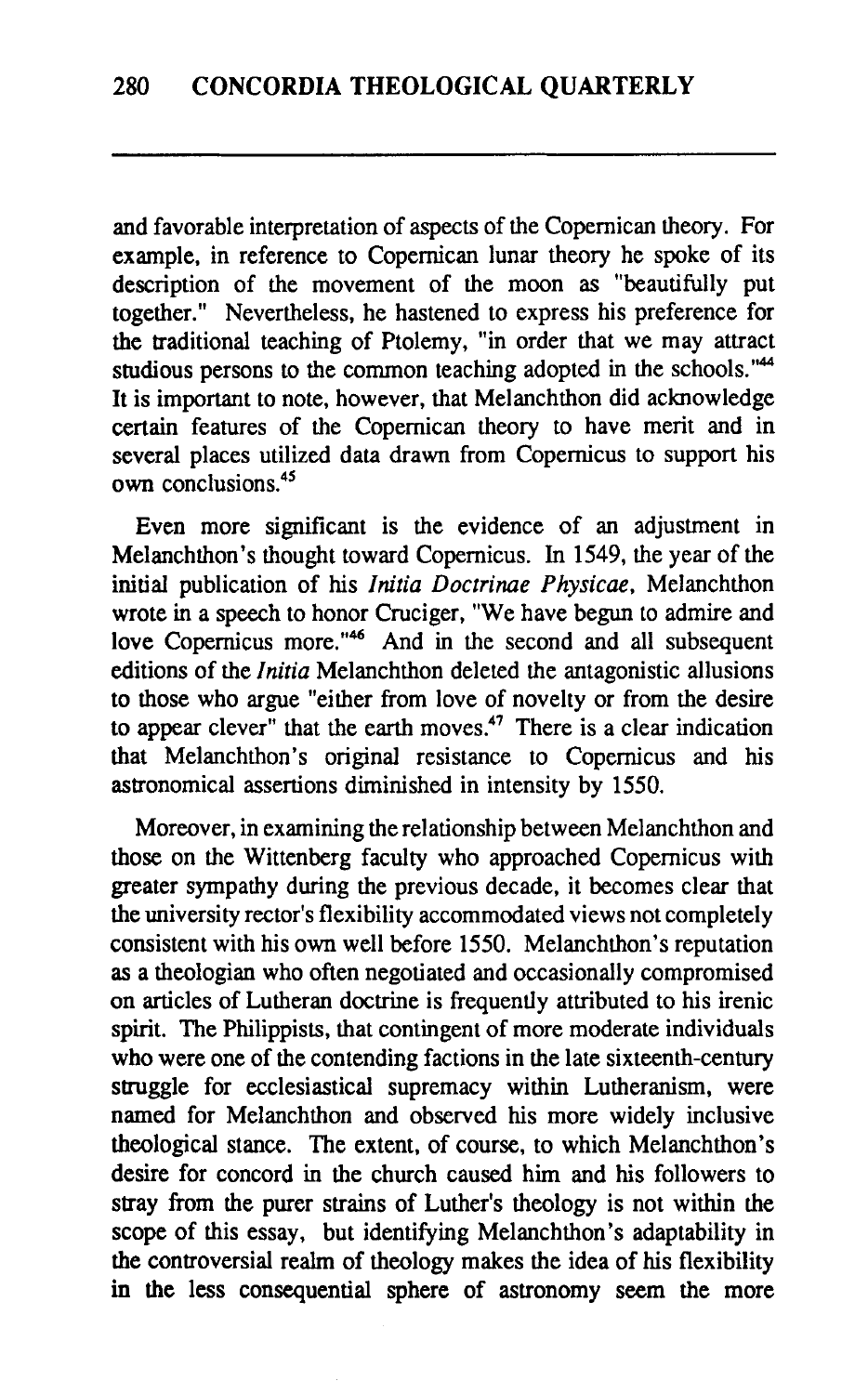plausible. Caspar Peucer, Melanchthon's son-in-law and his successor as the rector of the University of Wittenberg, was jailed for being a crypto-Calvinist but not for his introduction of various elements of Copernican thought into his teaching of astronomy. Scientific deviation was not perceived to be as much of a threat as theological aberration during the Lutheran Reformation, and Melanchthon could allow and even encourage latitude in his faculty with few qualms.

Under the aegis of Melanchthon the University of Wittenberg permitted the cultivation of Copernican sympathies among some prominent faculty members. In **turn,** these men introduced Copernicus in their own teaching. The most convinced adherent of Copernicus in the University of Wittenberg was the mathematician Rheticus. Through the efforts of Melanchthon he came to Wittenberg as professor of mathematics in 1537 at the age of twenty-three. **A**  preliminary draft of the conclusions of Copernicus, the *Comrnentariolus,* Began to circulate as early as 1530, and Rheticus was interested enough in the content to pay a personal visit in the spring of 1539 to Frauenberg, where Copernicus was a canon in the cathedral chapter.<sup>48</sup> Rheticus later reflected on the inspiration for his journey:

> I heard of the fame of Master Nicholas Copernicus in the northern lands, and although the University of Wittenberg had made me a public professor in those arts, nonetheless, I did not think that I should become content until I learned something more through the instruction of that man. And I also say that I regret neither the financial expenses nor the long journey nor the remaining hardships.<sup>49</sup>

Although there was already an awareness of the Copernican heliocentric theory in Wittenberg, the visit of Rheticus went unimpeded. Rheticus became the first major disciple of Copernicus and in 1540 took the initiative to make public a preliminary report on the Copernican system in the *Narratio Prima*.<sup>50</sup> In the autumn of 1541, a year and a half after his original departure, Rheticus returned to Wittenberg where his new-found allegiance to Copernicus was undoubtedly known from the *Narratio Prima:*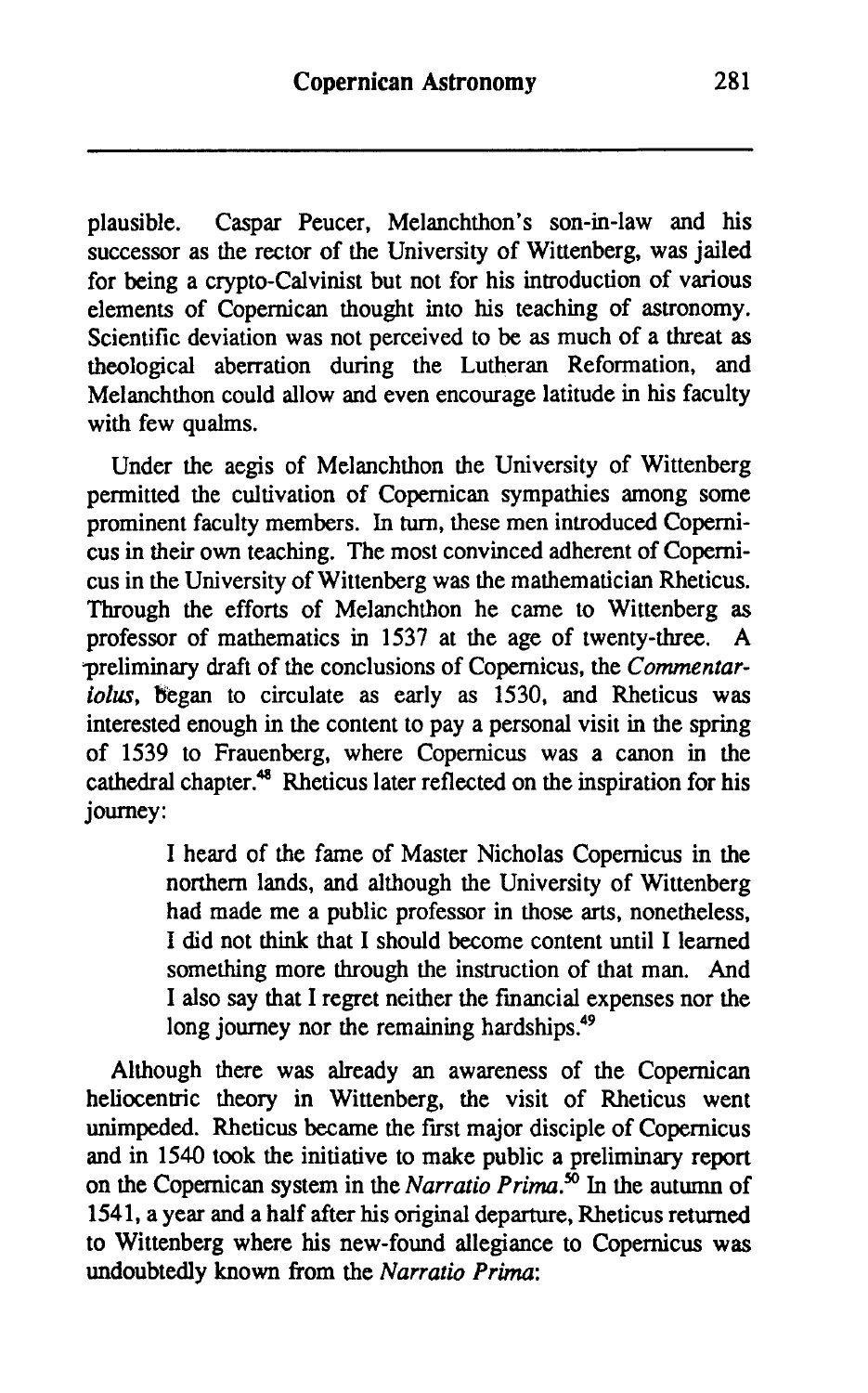I sincerely cherish Ptolemy and his followers equally with my teacher, since I have ever in mind and memory that sacred precept of Aristotle: "We must esteem both parties but follow the more accurate." This is so perhaps partly because I am persuaded that now at last I have a more accurate understanding of that delightful maxim which on account of its weightiness and truth is attributed to Plato: "God ever geometrizes"; but partly because in my teacher's revival of astronomy I see, as the saying is, with both eyes and as though a fog had been lifted and the sky were now clear, the force of that wise statement of Socrates in Phaedrus: "If I think any other man is able to see things that can be naturally collected into one and divided into many, him I will follow after and walk in his footsteps as if he were a god."51

If the conversion of Rheticus to Copemicanism had been unacceptable to Melanchthon, it is doubtful that the former's professorship would have been restored. In fact, his faculty position was left open for Rheticus for the entire length of his absence. Indeed, he not only resumed his regular faculty responsibilities but was almost immediately made dean of the faculty of arts. Following his return to Wittenberg, Rheticus made repeated journeys to Nuremberg to supervise the publication of De Revolutionibus, which he had persuaded Copernicus to publish. Commenting later on his visit to Copernicus and the role which he filled in prodding his teacher along, Rheticus remarked, "Yet, it seems to me there came a great reward for these troubles, namely, that I, a rather daring young man, compelled this venerable man to share his ideas sooner in this discipline with the whole world." $52$  Copernicus commissioned discipline with the whole world." $52$ Rheticus with the responsibility of overseeing the publication, and, in order to enable him to fulfill this task, Melanchthon arranged a leave of absence with full salary. Melanchthon also provided letters of recommendation on behalf of Rheticus to his friends in Nuremburg. Writing to Veit Dietrich in May of 1542, Melanchthon called Rheticus "a man who is learned and capable of teaching this most pleasing knowledge of the movements of heavenly bodies."53 And to Erasmus Ebner, in a letter written in July of that same year, Melanchthon stated that Rheticus was "born to search out learning."<sup>54</sup>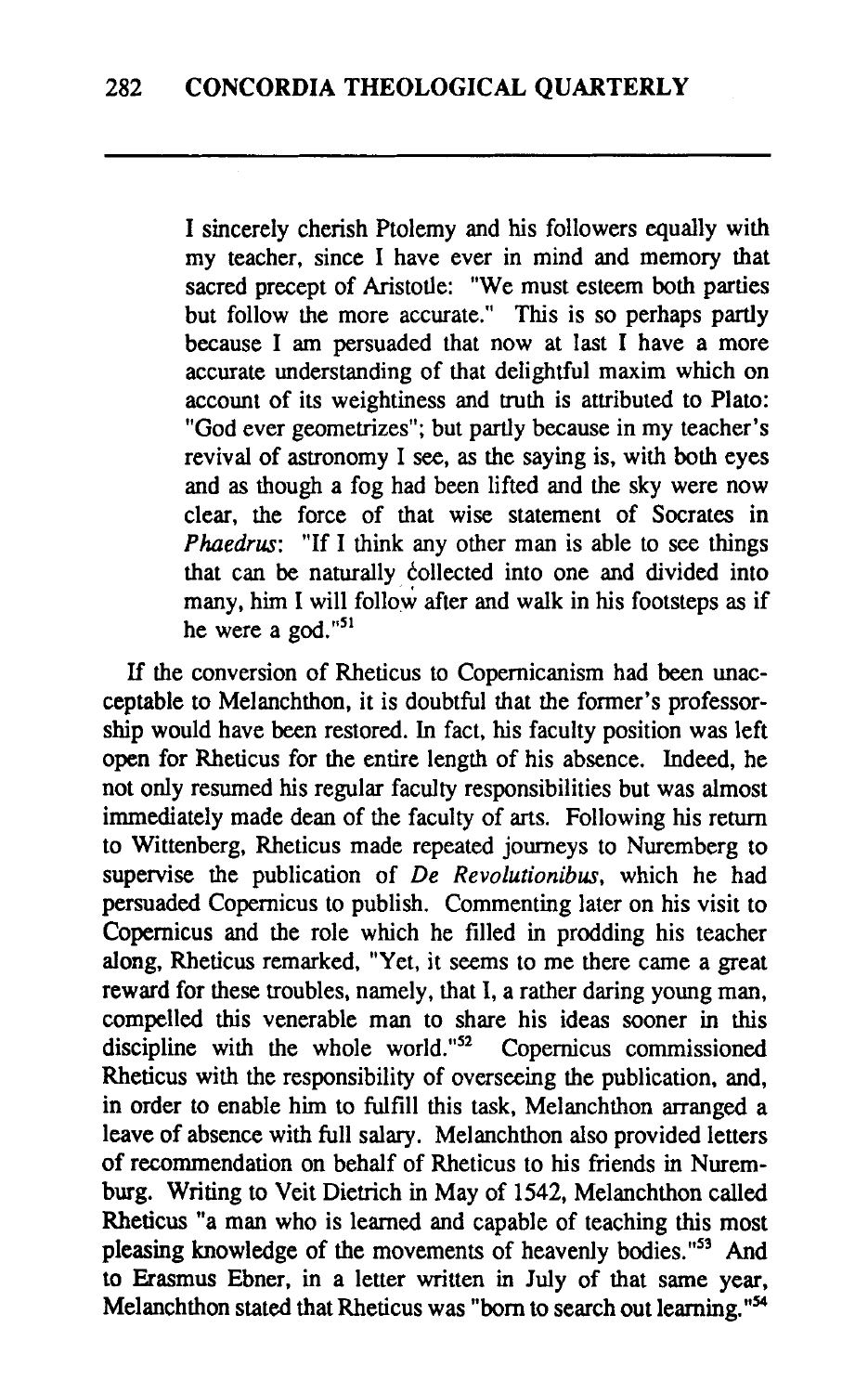The fact that Rheticus took the work of publishing *De Revolutionibus* to Nuremberg does not indicate that he faced stricter censorship in Wittenberg, nor does it mark the beginning of a separation from those local connections. The fact is that Rheticus had a shorter version of the *Narratio Prima* published previously in Wittenberg by Hans Lufft, the printer of Luther's German Bible and, although he did leave the University of Wittenberg for a post at Leipzig, he did not depart under pressure because of his views. Leopold Prowe, a nineteenth-century biographer of Nicholas Copernicus, promised to write an additional volume in which he would provide evidence that Rheticus was obliged to abide by the Ptolemaic astronomy in his teaching in Wittenberg and that he subsequently removed himself thence to escape the conflict between obligation and conviction. $55$  Prowe, however, never wrote the promised volume, and the evidence that Rheticus was restrained from teaching tenets of Copemicanism has not been brought forward. Indeed, by the time of the astronomer's move the University of Leipzig had also become solidly Lutheran, and from all the subsequent correspondence it is evident that Melanchthon missed Rheticus and held him in high regard.<sup>56</sup> The relationship between Melanchthon and Rheticus may not have been one of complete agreement, but the university rector respected his colleague and in many way and on various occasions supported his effort to make the views of Copemicus more widely known. Far from obstucting the progress of Copemican teaching, the University of Wittenberg helped facilitate the spread of his work by its steady support for Rheticus.

The theories of Copernicus did not fade into obscurity at the University of Wittenberg after the move of Rheticus to Leipzig. Erasmus Reinhold, who lectured on higher mathematics (which included astronomy), became interested in Copernicus and convinced by many aspects of his theory. Rheticus had acquainted him with Copernicus and, like Melanchthon, Reinhold was especially intrigued by his lunar theory. Reinhold wrote:

> I know of a recent author who is exceptionally skillful. He has raised a lively expectancy in everybody. One hopes that he will restore astronomy. He is just about to publish his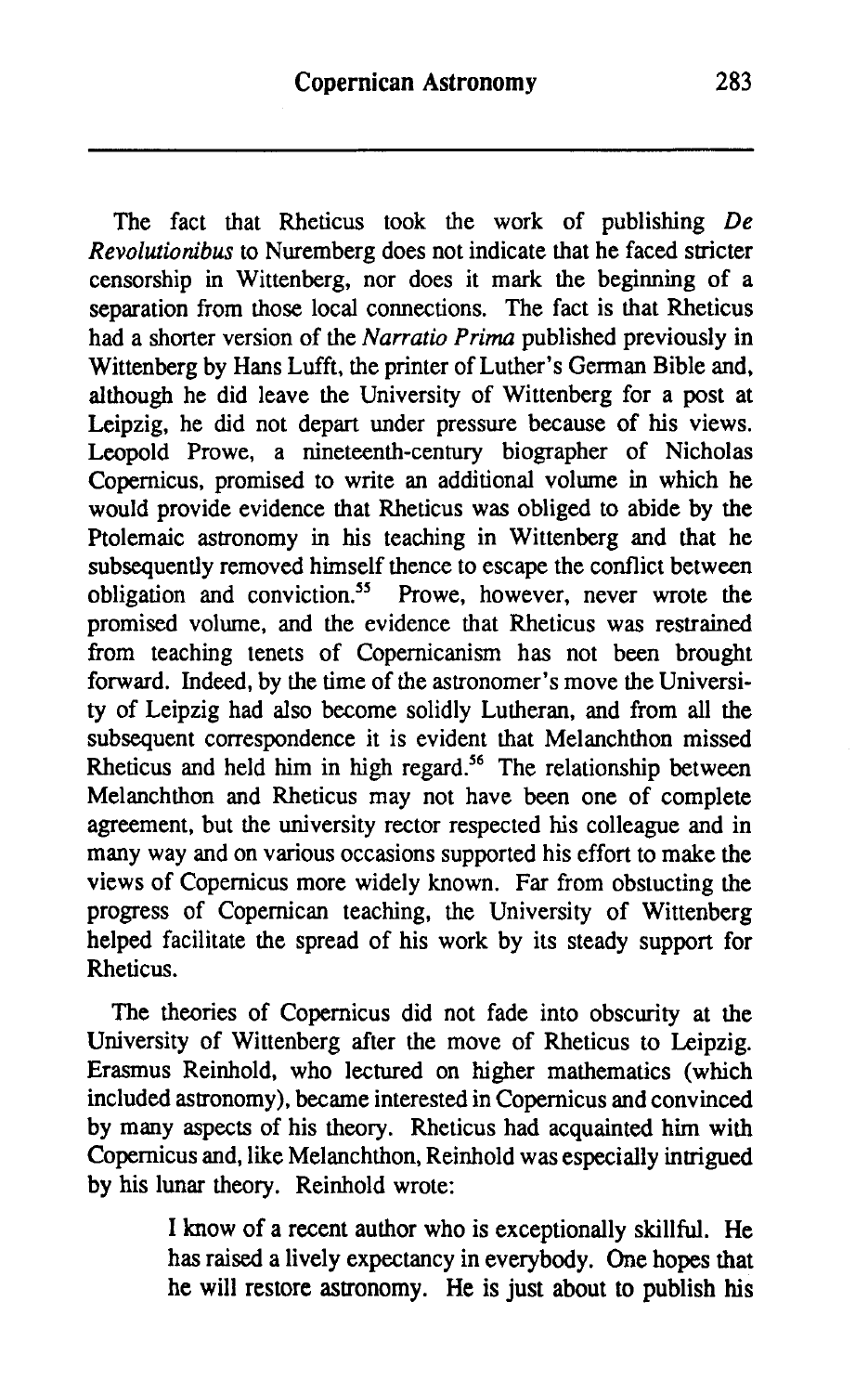work. In the explanation of the phases of the moon he abandons the form that was adopted by Ptolemy. He assigns an epicycle to the moon.  $\cdot$  . .<sup>57</sup>

Reinhold spoke with praise of Copernicus, "whose divine intellect all posterity will have good reason to admire," and gave thanks that **"God** in His goodness kindled a great light in him so that he discovered and explained a host of things which, until our day, had not been known or [were] veiled in darkness."58 Reinhold proceeded to provide the Tabulae Prutenicae, tables for the working astronomer based upon the planetary motions set forth in De Revolutionibus. He continued to speak admiringly of the Copernican writing throughout his own publication.<sup>59</sup> It must be admitted that Reinhold had little to say about the more revolutionary cosmological arguments of Copernicus; he maintained what has been called "the most perfect neutrality on the problem of geocentrism and heliocentrism. $\frac{1}{100}$  The Tabulae Prutenicae, however, demonstrate that Reinhold was not only interested in the details of Copernican theory, but was also willing to develop the material and make it more accessible.

All of this activity, of course, was accomplished under the academic supervision of Melanchthon and with his administrative approval. Reinhold's work on the planetary tables received Melanchthon's moral and financial support, and on his behalf Melanchthon also wrote to Duke Albrecht of Prussia.<sup>61</sup> As was true with Rheticus, there is no evidence to suggest any interference with Reinhold's teaching activities at Wittenberg. In 1547 he was named dean of the faculty of arts, and from 1549-1550 he was the rector of the university. In 1553 he left Wittenberg on account of an outbreak of the plague, and soon afterward he died in his native city of Saalfeld. His appreciation of Copernicus, while perhaps not allencompassing, never proved to be an impediment to Reinhold's career. Indeed, the publication of the Tabulae Prutenicae was his finest and most enduring achievement and showed that the teachings of Copernicus could be embraced at the University of Wittenberg without fear of censorship. Once again the University of Wittenberg, through one of its faculty members, played a role in the advance of Copernican astronomy.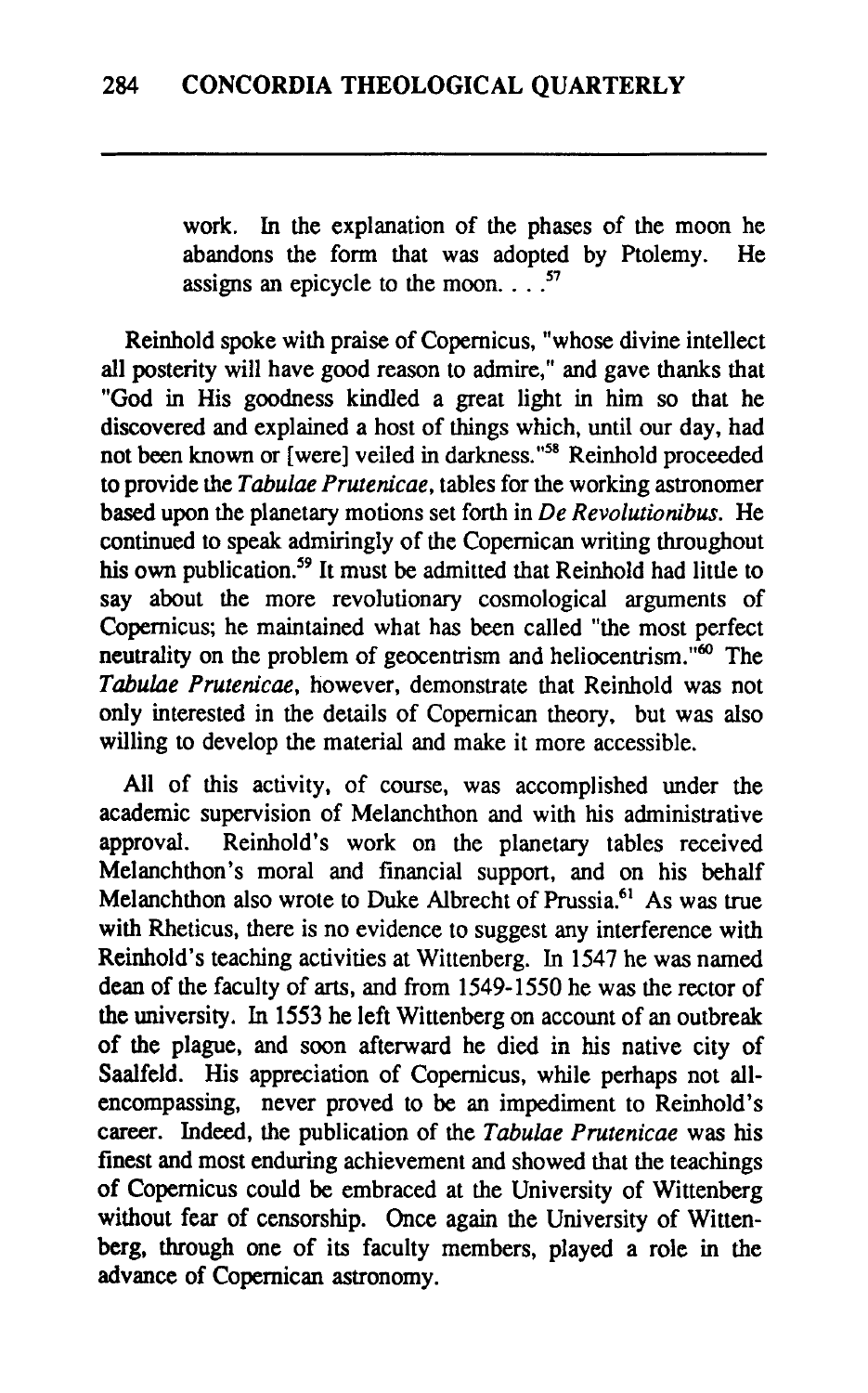A foundation was laid for the reception of Copernicus by Martin Luther, the name most synonymous with the German Reformation, and by Philip Melanchthon, the Praeceptor Germaniae, together with others on the faculty of the University of Wittenberg. It was on this foundation that the academicians at various other institutions gradually built. Indeed, Wittenberg became the prototype of an Indeed, Wittenberg became the prototype of an overall program of educational reform followed by a number of universities beginning with the organization of the University of Marburg in **1527.** Philip of Hesse persuaded Melanchthon to fill a key role in Marburg's establishment, the first of many opportunities he had to influence the direction of university education outside of Wittenberg by helping to write or reformulate existing university statutes. Basel was reformed in **1532,** and in **1536** Melanchthon introduced new measures at Tubingen. University of Leipzig, the bastion of Luther's adversary Duke George of Saxony until the principality turned evangelical, was also **begun.** The new measures were implemented by the time Rheticus arrived in **1543.** Also in **1539** the Wittenberg model was adopted at Greifswald and Copenhagen, and Frankfurt-on-the-Oder followed suit in **1540.** Duke Albrecht of Prussia founded the University of Koenigsberg in **1544** as a "purely Lutheran place of learning," while Jena was established in **1558** in order to provide an orthodox Lutheran university. Melanchthon supervised the reorganization of the University of Heidelberg in **1557** and **1558.** The spirit of his reforming efforts continued after Melanchthon's death in **1560** with the reorganization of the University of Rostock in **1564** and the founding of the Lutheran University of Helmstedt in **1575.62** 

The impact of Melanchthon's reforming energies specifically upon the field of astronomy was profound. The emphasis upon mathematics in the curricular program at Wittenberg was instilled in other places, and the measured reception of Copernicus was not unknown abroad. Lucas Valentin Otho, who completed the trigonometrical tables of the aging Rheticus, praised Wittenberg as a place where mathematical studies were flourishing and added that "there were evidences of Ptolemy, likewise evidences of Copernicus." $6^3$  A large number of students and former professors left Wittenberg for other universities to assume positions that involved the teaching of astronomy. Undoubtedly, many of these took with them the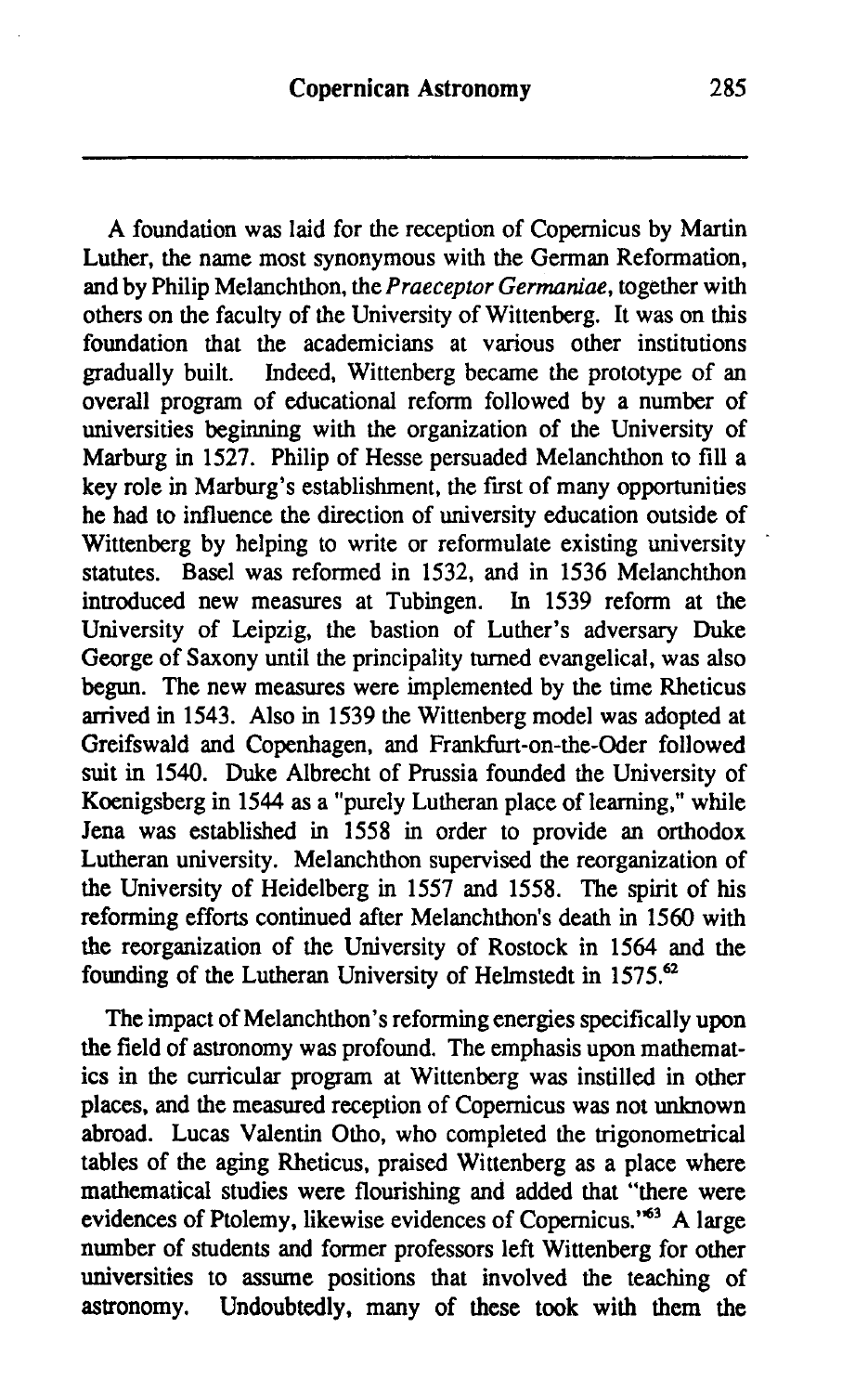elements of both Ptolemaic and Copernican thinking which they had encountered in Wittenberg-studying under Melanchthon, Reinhold, Rheticus, and Peucer-and incorporated them into their classrooms through texts and lectures. At Leipzig were Melanchthon's close friend and biographer Camerarius and the astronomer Johannes Homelius. Homelius was a former student of Rheticus at Wittenberg and was later joined by him on the Leipzig faculty. He also became one of Tycho Brahe's first instructors in astronomy. The imprint of Wittenberg through the migration of faculty and students to other universities (German and Scandinavian) can also be traced to Tubingen, Koenigsberg, Heidelberg, Neustadt, Jena, Altdorf, and Copenhagen.<sup>64</sup> Educational reform at the level of the German gymnasium was also the object of Melanchthon's urgent attention, and former students often occupied faculty positions in these schools as well.

. Copernican astronomy gained support in other parts of Lutheran Germany without direct influence immediately traceable to the University of Wittenberg. An example of one who championed the teaching of Copernicus elsewhere was Michael Maestlin at Tubingen. For a time Maestlin served as a Lutheran pastor in Wurttemberg prior to becoming professor of mathematics first at Heidelberg and then at Tubingen. Maestlin, along with Tycho Brahe and Peucer's former student, Johannes Praetorius of the University of Altdorf, were among the first Lutherans to take the entire Copernican cosmological system seriously.65 Under Maestlin's most famous pupil, Johannes Kepler, the transition to a fuller engagement with Copernican theory was virtually completed. Luther provided a framework in which astronomy could be studied as a discipline distinct from theology, and Melanchthon inspired a pattern of limited acceptance of Copernican teaching. It was left to the next generation to build upon this foundation and consider in greater detail the broader implications of what Copernicus maintained.

Of course, the debate between the church and science over matters of astronomy was by no means complete. The famous struggle between Galileo and the Roman Catholic Church in the seventeenth **century** is evidence enough that issues such as these were not settled easily.<sup>66</sup> The same also held true for Lutheran Germany in the late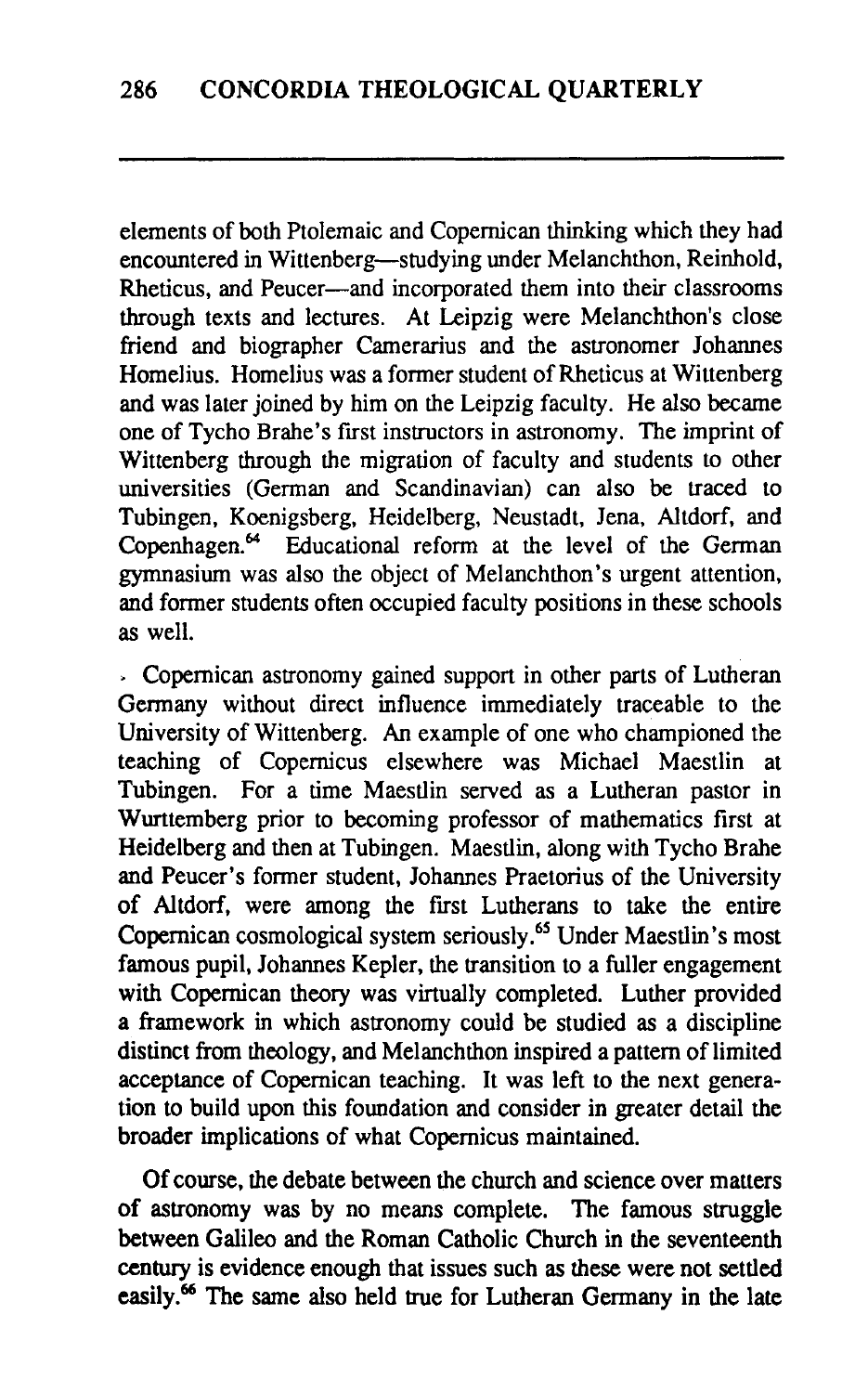sixteenth and early seventeenth centuries. By the turn of the century there were a host of men unabashedly teaching the Copernican system in German universities, and there were no doubt instances in which this development did not please their theological counterparts.<sup>67</sup> From Luther on, however, there were no measures enacted at Lutheran universities designed to suppress the teaching of Copernicus. Indulgence, obviously, is not the same thing as Indulgence, obviously, is not the same thing as endorsement or approval; yet, while the university did not take steps to replace Ptolemaic constructions with Copernican ones, the two approaches enjoyed a relatively peaceful coexistence during the era of the Reformation. Melanchthon, an ardent Aristotelian, created an environment in which his colleagues who were more inclined toward Copemicus could work comfortably and advance in their careers. Luther, the driving force behind the Reformation and the most prominent figure on the entire faculty of Wittenberg, had relatively little complaint and exerted no formal opposition.

Science and religion are not completely compatible. The former holds an unwavering devotion to reason, while the latter lays claim to that which transcends reason and is accessible only through faith. There have been and continue to be examples where the rational and the suprarational have come into conflict, highlighting differences in their respective methods and purposes. The emergence of the Reformation and the scientific revolution in early modem Europe has made their relationship a topic of considerable inquiry. The period provides ample evidence of their mutual incompatibilities, but the example of Lutheran Wittenberg and Copernican astronomy suggests that the relationship is not easily defined. Views that conflicted with traditional assumptions were approached with hesitation, not merely because science was relegated to an inferior status by the religious community, but because familiar explanations were generally considered satisfactory. New conclusions, however, were not simply dismissed or disregarded but evaluated and eventually improved. The environment existing at universities such as Wittenberg proved to be more conducive than obstructive to ideas such as those coming from Copernicus. The transition was accomplished gradually, but the religiously motivated University of Wittenberg did more to enhance than impede the progress of the new scientific astronomy.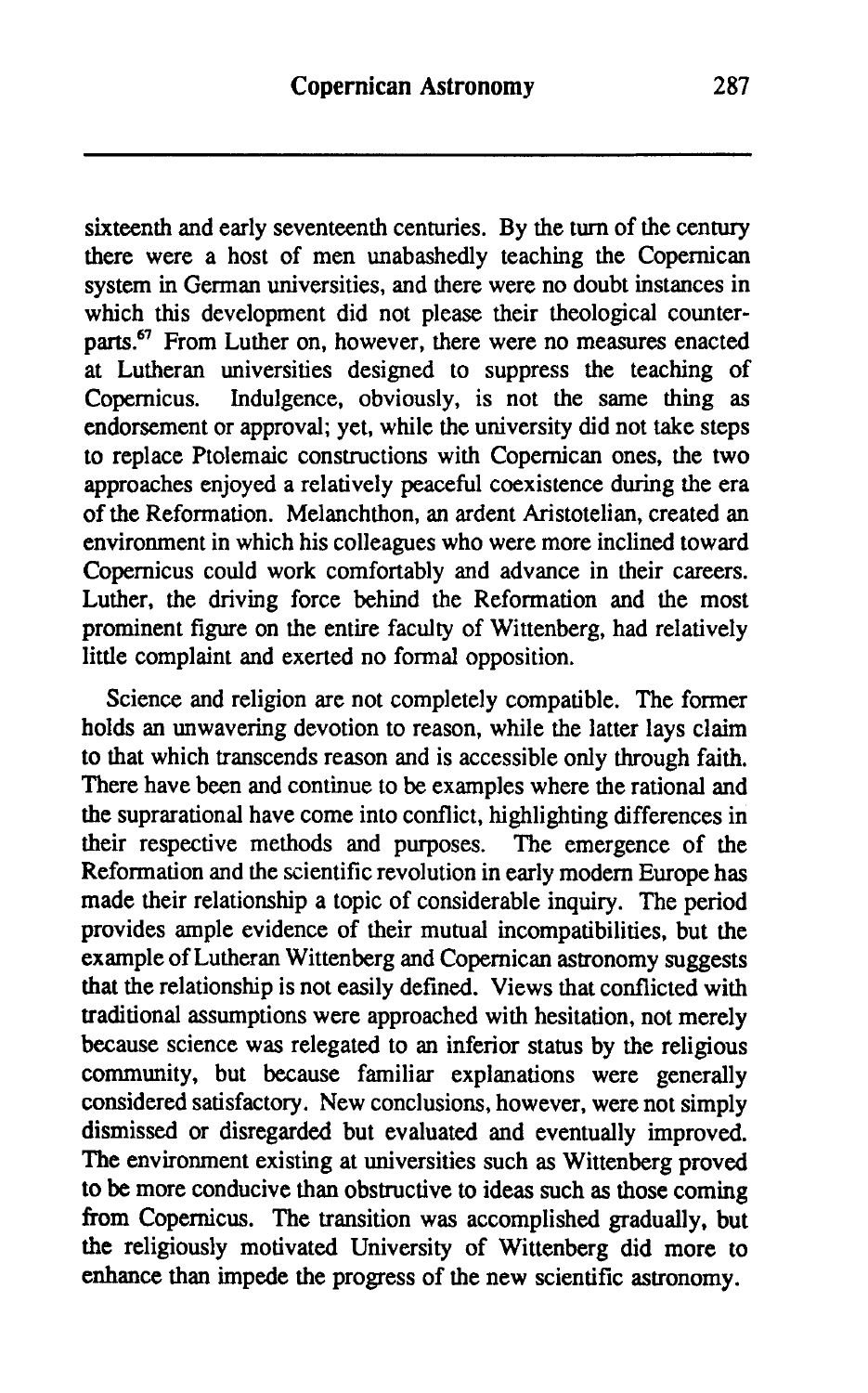#### **Endnotes**

- See Lewis W. Spitz, "The Importance of the Reformation for the 1. Universities: Culture and Confessions in the Critical Years," in Rebirth, Reform and Resilience: Universities in Transition, 1300-1700, **ed.** James M. Kittelson and Pamela J. Transue (Columbus: Ohio State University Press, 1984), **pp.** 42-67.
- $2.$ Alphonse de Chandolle, Histoire des Sciences et des Savants (Pan's: 1873).
- Andrew Dickson White, "A History of the Warfare of Science 3. with Theology," in *Christendom*, 2 vols. (London: Arco Publishers, 1955).
- $\boldsymbol{4}$ . The idea that the "Wittenberg Interpretation" represented a transitional phase is discussed in Robert S. Westman, "The Melanchthon Circle, Rheticus, and the Wittenberg Interpretation of the Copernican Theory," Isis 66 (1975), pp. 165-193.
- 5. Luther's Works: American Edition [henceforth cited as LW], **ed.**  Jaraslav Pelikan and Helmut T. Lehmann (St. Louis: Concordia Publishing House; Minneapolis: Fortress Press, 1955-1986), 55 vols., 44, p. 200.
- 6. See James M. Kittelson, "Luther's Impact on the Universities and the Reverse," Concordia Theological Quarterly, 48 (1984). pp. 23-38.
- 7. Heinrich Bornkamm, Luther's World of Thought, trans. Martin H. Bertram (S., Louis: Concordia Publishing House, 1983), p. 182.
- LW, 54, **pc.** 358-359. 8.
- 9. D. Martin Luthers Werke: Tischreden (henceforth abbreviated TR), 6 vols. (Weimar: Hermann Böhlau, 1912-1921, in association with the "Weimar Ausgabe" [hence cited as WA], i.e., D. Martin Luthers Werke: Kritische Gesammtausgabe [Weimar: Hermann Böhlau und Nachfolger, 1883-]), 1, no. 855.
- 10. John Dillenberger, Protestant Thought and Natural Science: A Historical Interpretation (Nashville: Abingdon Press, 1960), p. 38.
- 11. See **Gary** B. Deason, "Reformation Theology and the Mechanis-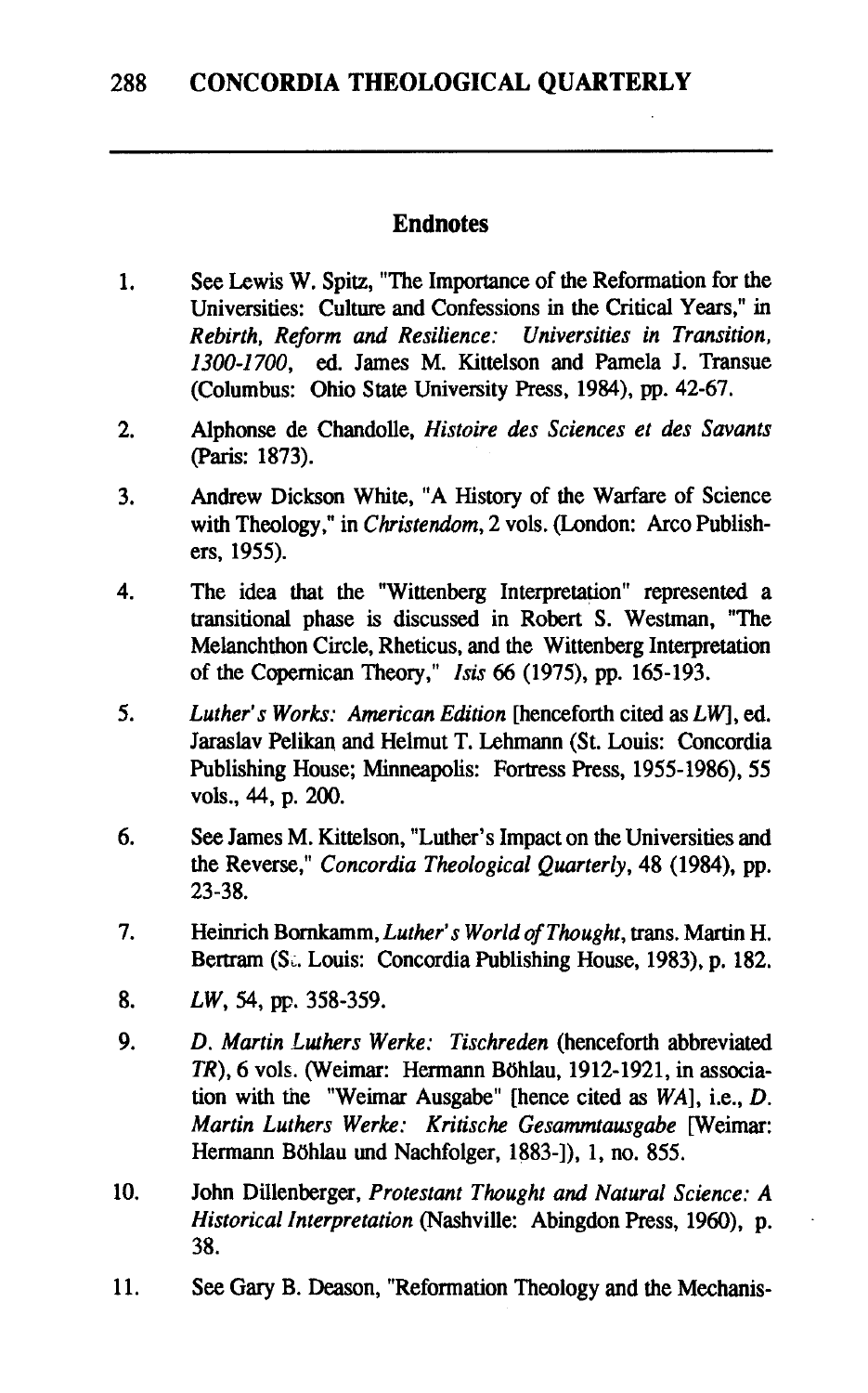| tic Conception of Nature," in God and Nature: Historical Essays |  |  |
|-----------------------------------------------------------------|--|--|
| on the Encounter between Christianity and Science, ed. David C. |  |  |
| Lindberg and Ronald L. Numbers (Berkeley: University of         |  |  |
| California Press, 1986), pp. 175-178.                           |  |  |

- $12<sub>1</sub>$ LW, 16, p. 326.
- 13. Werner Elert, The Structure of Lutheranism, trans. Walter **A.**  Hansen (St. Louis: Concordia Publishing House, 1962), p. 417.
- $14.$ See LW, 46, p. 252.
- $15<sub>1</sub>$ LW, 15, p. 9.
- $16.$ TR, 1:17.
- $17<sub>1</sub>$ TR, 4:4705.
- 18. TR, 2:2730a.
- LW, 54, pp. 219-220. 19.
- 20. LW, 1, p. 45.
- $21.$ Ibid., p. 45.
- $22.$ Elert, The Structure of Lutheranism, pp. 423-424.
- 23. See Dillenberger, Protestant Thought and Natural Science, p. 37.
- $24.$ TR, 5:5259. See also B. A. Gerrish, "The Reformation and the Rise of Modem Science," in The Impact of the Church upon Its Culture, **ed.** Jerald C. Bauer (Chicago and London: University of Chicago Press, 1968). pp. 249-250.
- 25. See Gerrish, "Reformation and the Rise of Science," pp. 249, 253.
- 26. LW, 38, pp. 239-242.
- 27. See Gerrish, "Reformation and the Rise of Science," pp. 251-254.
- 28. For a discussion of humanism and the early history of the University of Wittenberg, see Robert Rosin, "The Reformation, Humanism, and Education," Concordia Journal, 16 (1990). pp. 301-318.
- 29. **See** Robert S. Westman, "The Copemicans and the Churches," in God and Nature: Historical Essays on the Encounter between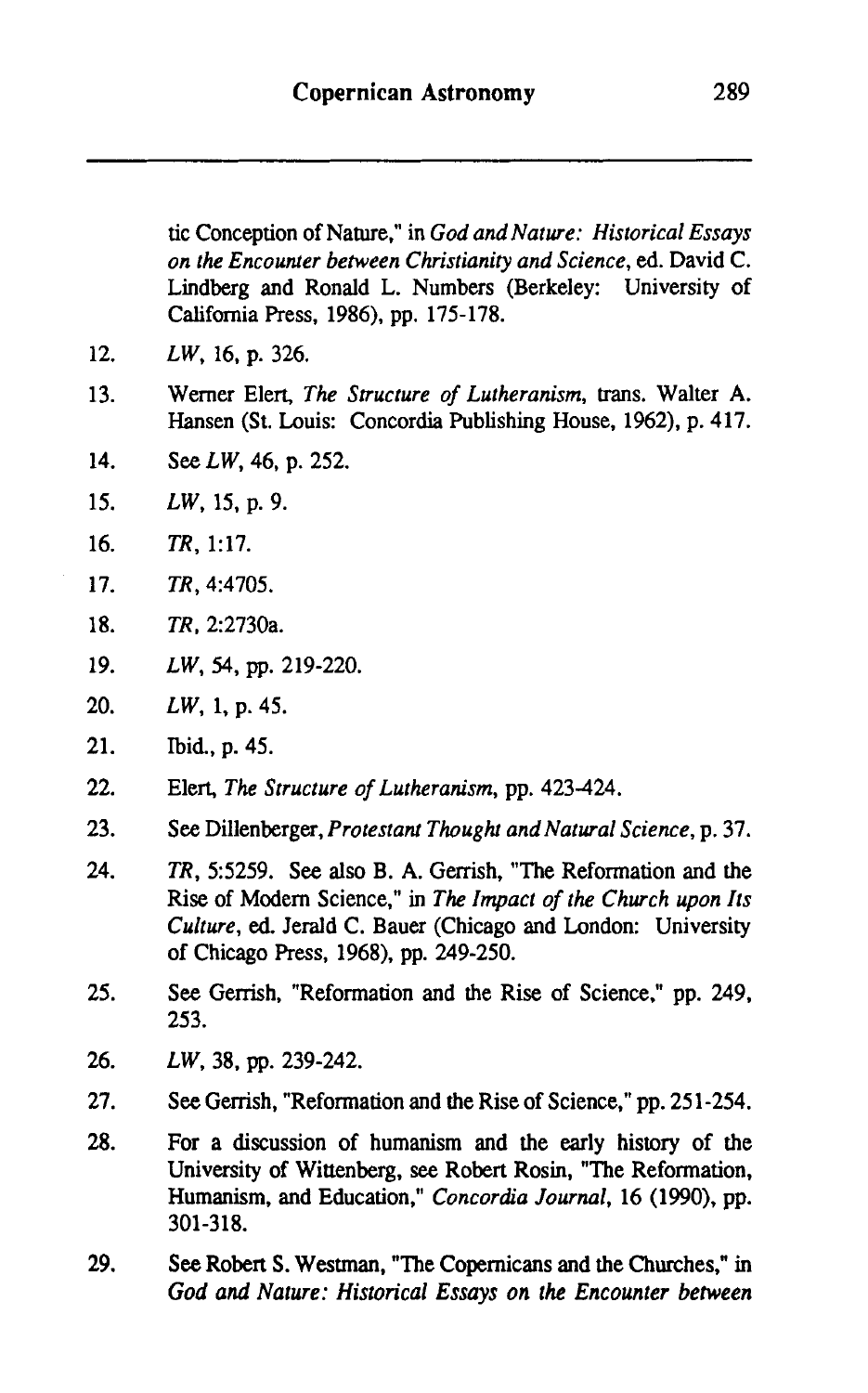*Christianity* **and** *Science,* **ed.** David C. Lindberg and Ronald L. Numbers (Berkeley: University of California Press, **1986), p. 82.** 

- $30<sub>1</sub>$ Quoted **in** Westman, "The Melanchthon Circle," **p. 170.**
- $31$ See Elert, *The Structure of Lutheranism,* **p. 425.**
- 32. Quoted **in** Westman. "The Melanchthon Circle," **p. 172.**
- $33<sub>1</sub>$ The designation "Melanchthon Circle," used by Westman and others, is drawn from Lynn Thorndike, A *History of Magic and Experimental Science,* **5** (New York: Columbia University Press, **1941), pp.378405.**
- 34. Westman, "The Melanchthon Circle," **pp. 167-168.**
- 35. Ibid., **p. 168.**
- 36. See Elert, *The Structure of Lutheranism,* **p. 418.**
- 37. bid., **p. 418.**
- 38. The standard critical edition of Melanchthon's works is the *Corpus Reformatorum* [henceforth cited as *CR],* ed. C. *G.* Bretschneider (New York and London: Johnson Reprint Corporation, **1963** ff.). Here **see** *CR,* **13, p. 216.**
- 39. See Kittleson, "Luther's Impact on the Universities," **p. 25;** see also **Spitz,** "The Importance of the Reformation for the Universities," p. 54.
- 40. *CR,* **4, p. 679.**
- 41. *CR,* **13, pp. 181411.**
- 42. bid., **p. 217.**
- 43. Ibid. **p. 219.**
- 44 Ibid, **p. 244.**
- 45. Ibid., **p. 244.**
- 46. *CR,* **11, p. 839.**
- 47. **See** Westman, "The Melanchthon Circle," p. **173.**
- 48. **For a** translation of the *Commentariolus* see Edward Rosen, *Three Copernican Treatises* (New **York: Dover** Publications. 1959), pp. 57-90.